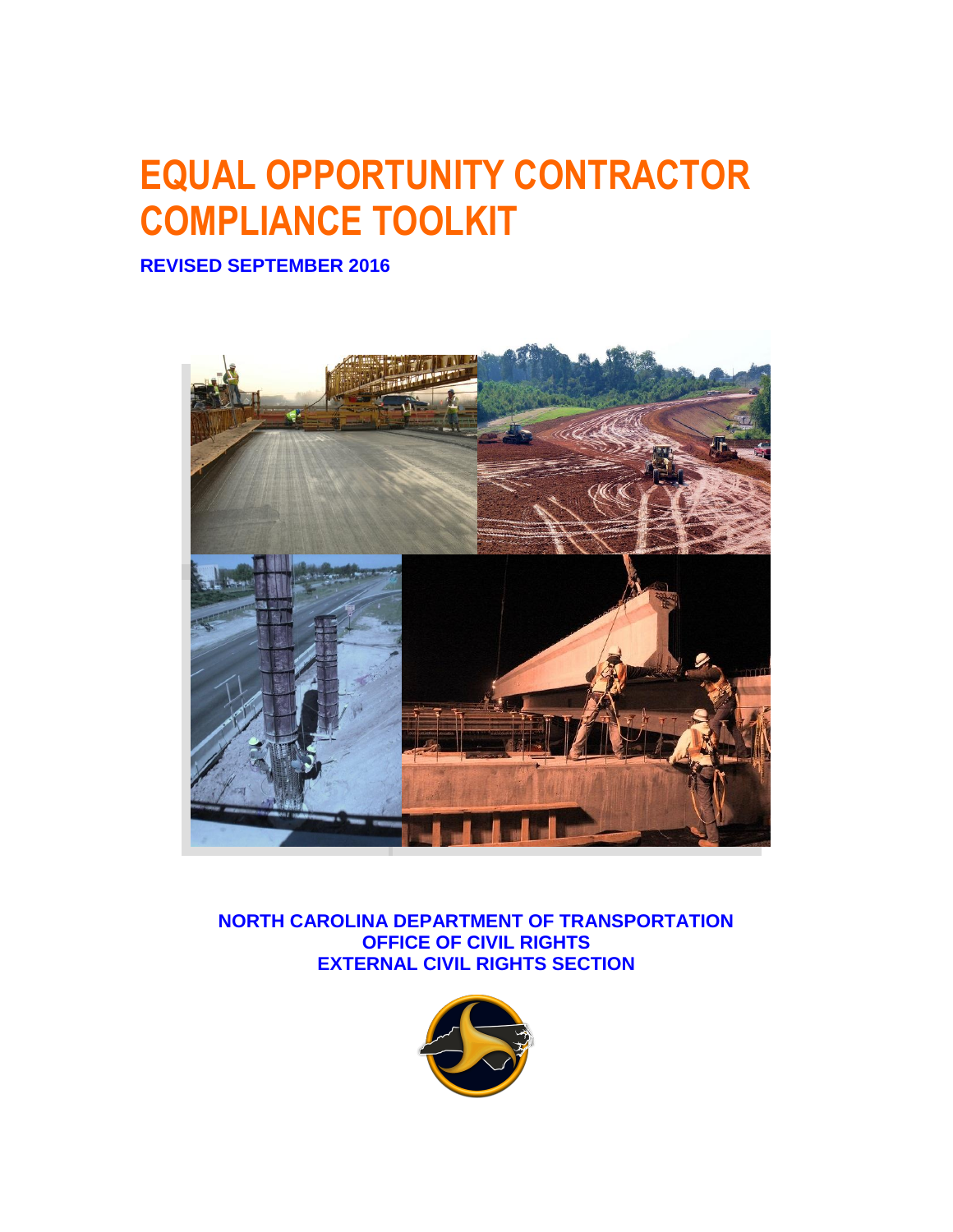## **TABLE OF CONTENTS**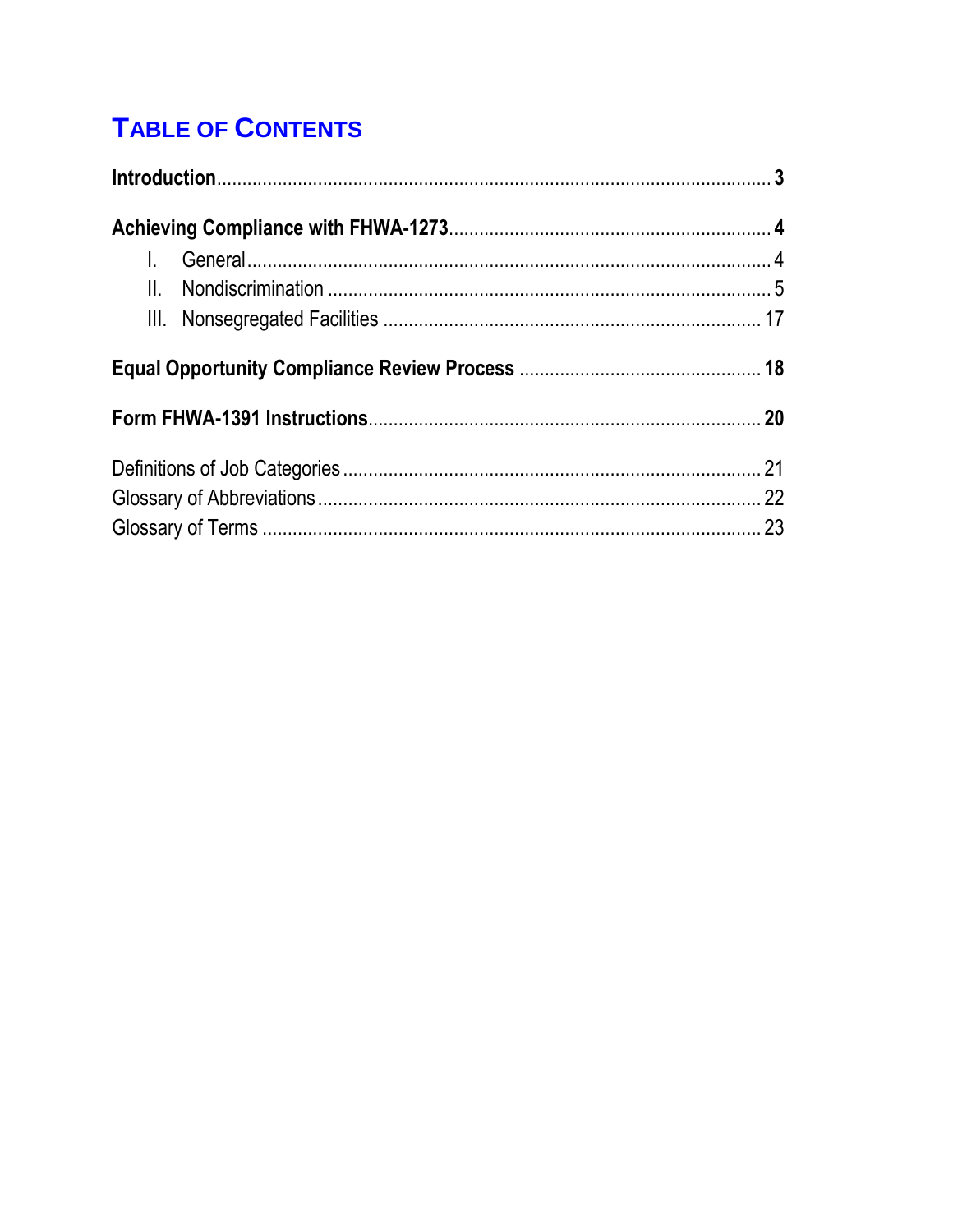## **INTRODUCTION AND PURPOSE**

The North Carolina Department of Transportation (NCDOT) is responsible for ensuring that contractors are fully aware of the Required Contract Provisions (FHWA -1273), and for assisting contractors in achieving compliance with their EO/EEO contractual obligations.

The External Civil Rights Section of the NCDOT Office of Civil Rights (OCR) is responsible for developing and implementing the Department's EO Contractor Compliance Program. As required, the Section also provides technical assistance and training to ensure that contractors understand and meet their EO/EEO contractual obligations.

The goal of Equal Employment Opportunity (EEO) is to ensure the full participation of minorities and women in work forces on federal-aid projects. The Federal Highway Administration's (FHWA) EEO requirements for contractors can be found in Sections II and III of the FHWA-1273 Required Contract Provisions. **These EEO provisions apply to all federally-funded highway construction contracts of \$10,000 or more, regardless of tier**, in all employment practices, including (but not limited to) recruiting, hiring and firing, training, promotions, compensation and benefits, and selection and retention of subcontractors. (Section I. informs contractors of potential penalties for not complying with the FHWA-1273, which includes Sections II & III, and applies to all contracts and subcontracts, regardless of amount.)

Contractors are required to take all necessary and reasonable steps to ensure that the terms and conditions of their contracts are fully met. Contractors are also required to fully cooperate with NCDOT (the contracting agency) and FHWA as a condition of their contracts, including providing ready access to files and records; and submitting all required and requested reports so that agencies can determine and, where necessary, obtain compliance.

This Contractor Compliance Toolkit provides clear and direct guidance on the equal opportunity terms construction contractors must meet when performing work on federal-aid highway contracts. The information provided herein should be used as a resource when documenting EO/EEO and Affirmative Action (AA) practices. This Toolkit also provides alternative methods for achieving compliance with Sections I-III of the FHWA-1273, which are highlighted in tan color for easy reference.

> For more information regarding the Toolkit contact: North Carolina Department of Transportation Office of Civil Rights External Civil Rights Section 919-508-1808

**Note: Although most contractors will have to comply with the Form FHWA-1273 in its entirety, the OCR only monitors Sections I, II and III. Other NCDOT units are responsible for all other parts of the FHWA-1273, and may contact you directly regarding those requirements.**

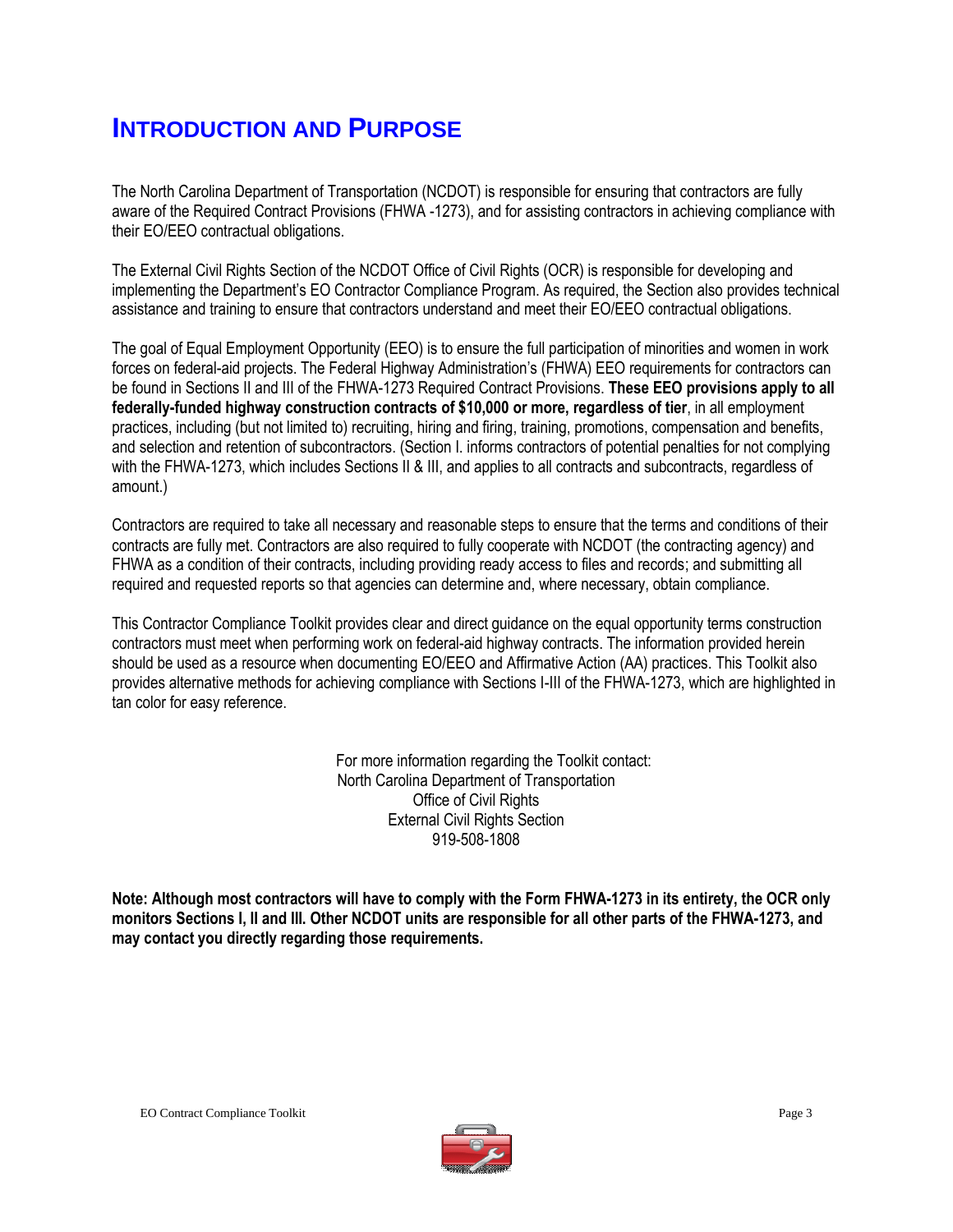## **ACHIEVING COMPLIANCE WITH THE FHWA-1273**

This section of the Toolkit provides specific guidance to assist contractors in achieving compliance with the Required Contract Provisions (FHWA-1273). The following is by no means an exhaustive list of reasonable actions; however, recommended below are key actions that contractors should consider taking to implement their EEO programs.

## **I. GENERAL**

Form FHWA-1273 must be physically incorporated in each construction contract funded under Title 23 (excluding emergency contracts solely intended for debris removal). **The prime contractor (or subcontractor) must insert this form in each subcontract and further require its inclusion in all lower tier subcontracts** (excluding purchase orders, rental agreements and other agreements for supplies or services).

The applicable requirements of Form FHWA-1273 are incorporated by reference for work done under any purchase order, rental agreement or agreement for other services. **The prime contractor shall be responsible for compliance by any subcontractor, lower-tier subcontractor or service provider**.

Form FHWA-1273 must be included in all Federal-aid design-build contracts, in all subcontracts and in lower tier subcontracts (excluding subcontracts for design services, purchase orders, rental agreements and other agreements for supplies or services). The design-builder shall be responsible for compliance by any subcontractor, lower-tier subcontractor or service provider.

#### **Keys to achieving compliance:**

*Actions*

- Insert an actual copy of the entire FHWA-1273 into every subcontract, regardless of amount or tier. (**Note:** Sections II & III of the FHWA-1273 do not have to be incorporated by reference in **purchase orders and agreements**, unless otherwise instructed by NCDOT).
- Require and check to confirm that subcontractors insert Form FHWA-1273 into all lower-tier subcontracts.
- **Read the FWHA-1273 in its entirety**. Contact a NCDOT Contractor Compliance Officer if you have any questions about your EO/EEO and AA obligations.
- Contact NCDOT-OCR and request "one-on-one" training with your Contractor Compliance Officer, on how to comply with the FHWA-1273.
- Establish procedures to ensure (**monitor and enforce**) compliance by all subcontractors (See Section II, 9b).

#### *Documentation*

- Form FHWA-1273 found in all subcontracts, including lower-tier subcontracts.
- Correspondences to subcontractors and checklists verifying that the FHWA-1273 is in lower-tier subcontracts.

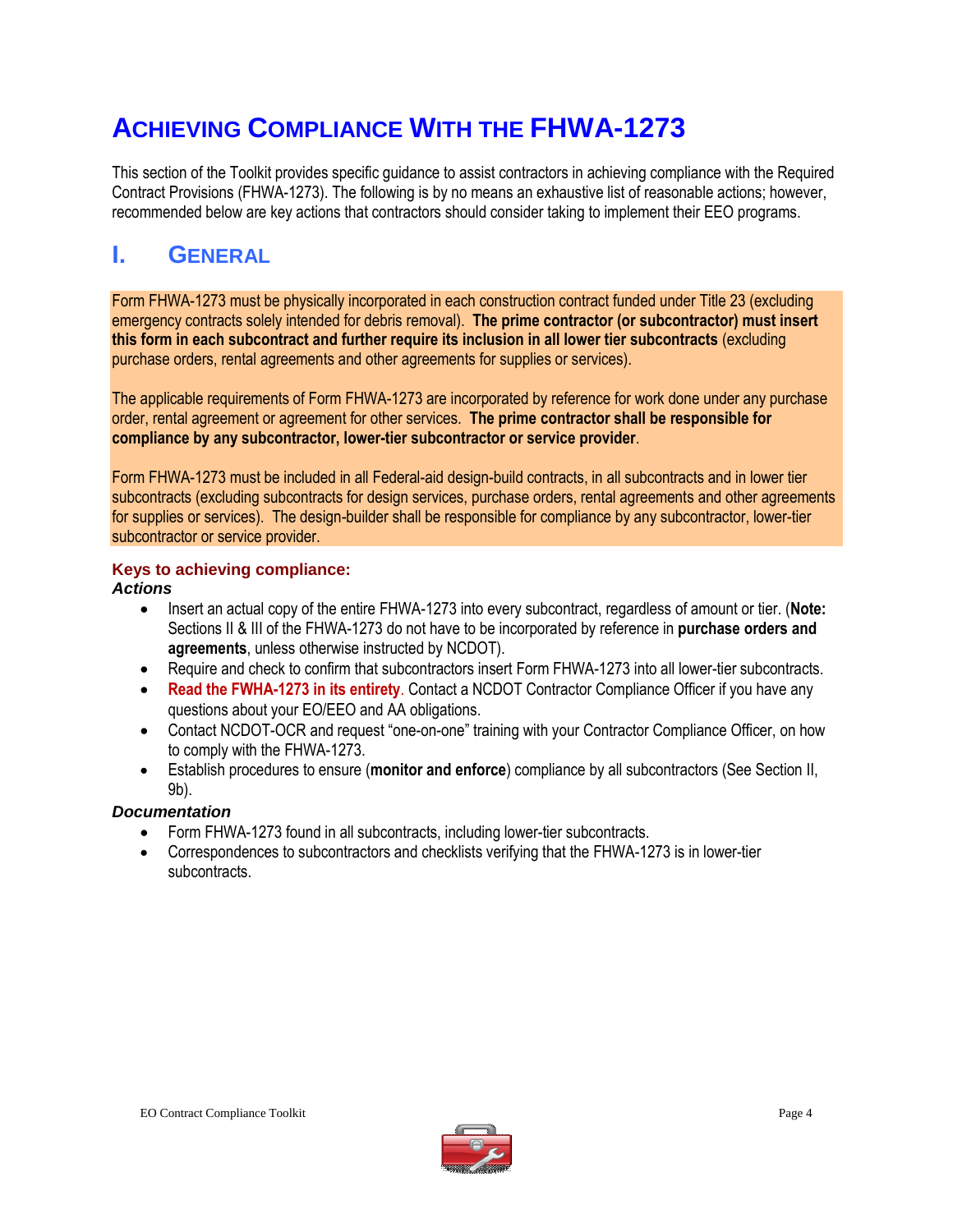### **II. NONDISCRIMINATION**

*The provisions of this section related to 23 CFR Part 230 are applicable to all Federal-aid construction contracts and to all related construction subcontracts of \$10,000 or more. The provisions of 23 CFR Part 230 are not applicable to material supply, engineering, or architectural service contracts.*

#### **1. Equal Employment Opportunity**

a. The contractor will work with the contracting agency (NCDOT) and the Federal Government (FHWA) to ensure that it has made every good faith effort to provide equal opportunity with respect to all of its terms and conditions of employment and in their review of activities under the contract.

#### **Keys to achieving compliance:**

#### *Actions*

- Ensure that complete and accurate documents are provided to the NCDOT-OCR when your company (prime or subcontractor) is under review or part of a review.
- Provide ready access to EEO-related files, records, and *written* policies and procedures during an on-site verification, or upon request, to assist NCDOT-OCR in determining and obtaining compliance.
- Provide all requested items by the date specified in NCDOT's correspondence.

#### *Documentation*

- Records and reports, as necessary, to demonstrate efforts to comply with FHWA-1273.
- Include dates on requested items to document that they were submitted on time.

#### b. The contractor will accept as its operating policy the following statement:

"It is the policy of this Company to assure that applicants are employed, and that employees are treated during employment, without regard to their race, religion, sex, color, national origin, age or disability. Such action shall include: employment, upgrading, demotion, or transfer; recruitment or recruitment advertising; layoff or termination; rates of pay or other forms of compensation; and selection for training, including apprenticeship, pre-apprenticeship, and/or on-the-job training."

#### **Keys to achieving compliance:**

#### *Actions*

- Copy and paste the above statement as is into contractor's existing EEO policy.
- Post the above statement as is on federal highway construction sites.

#### *Documentation*

An EEO operating policy, signed and dated by the company's senior-most official, posted on the jobsite.

#### **2. EEO Officer**

The contractor will designate and make known to the contracting officers an EEO Officer who will have the responsibility for and must be capable of effectively administering and promoting an active EEO program, and who must be assigned adequate authority and responsibility to do so.

#### **Keys to achieving compliance:**

#### *Actions*

- Designate an EEO Officer who already has, *or is given*, the authority to make EEO-related decisions, and evaluate and propose changes to official company policies, speak on behalf of the company in EO compliance matters and reviews, and inform all employees of the EEO Officer's duties and role.
- Include the EEO Officer's name and contact information on all posted and distributed EEO-related policies and

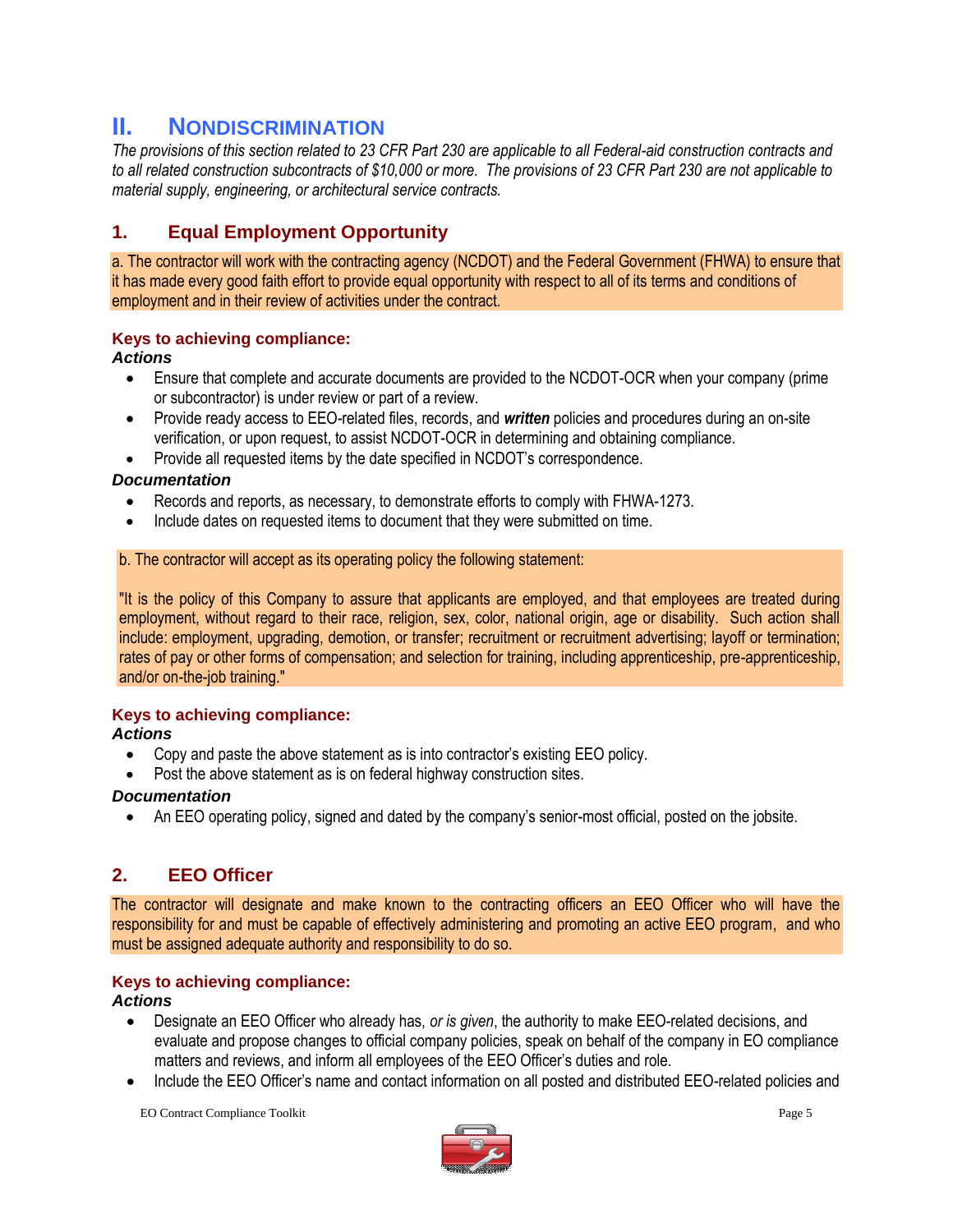announcements.

- Ensure that the EEO Officer has or acquires (through formal training) the experience and expertise necessary to implement a compliant EEO program.
- The EEO Officer must assure the fulfillment of the EEO program and must be able to manage internal and external pressures.
- Make sure the Resident Engineer and NCDOT-OCR know the name of your EEO Officer.
- Make the EEO Officer responsible for conducting and documenting meetings with supervisors and other types of employees.

#### *Documentation*

- The posted EEO policy with the EEO Officer's information and disseminated EEO announcements sent to employees with dates and distribution methods documented.
- Certification of the EEO Officer's experience and/or completion of any EEO-related training.
- Attendance sheets, meeting agendas and minutes outlining what was discussed.

#### **3. Dissemination of Policy**

All members of the contractor's staff who are authorized to hire, supervise, promote, and discharge employees, or who recommend such action, or who are substantially involved in such action, will be made fully cognizant of, and will implement, the contractor's EEO policy and contractual responsibilities to provide EEO in each grade and classification of employment. To ensure that the above agreement will be met, the following actions will be taken as a minimum:

a. Periodic meetings of supervisory and personnel office employees will be conducted before the start of work and then not less often than once every six months, at which time the contractor's EEO policy and its implementation will be reviewed and explained. The meetings will be conducted by the EEO Officer.

#### **Keys to achieving compliance:**

#### *Actions*

- The EEO Officer conducts all EEO-related meetings with management, supervisors, and office staff who are responsible for personnel actions.
- Explain and review the implementation of the company's entire EEO program.

#### *Documentation*

- Meeting agendas, minutes or notes, sign-in sheets and copies of handouts.
- Dates and electronic calendars verifying that meetings have occurred no less frequently than specified.
- Confirmation that officials understand the company's responsibilities regarding EEO.

b. All new supervisory or personnel office employees will be given a thorough indoctrination by the EEO Officer, covering all major aspects of the contractor's EEO obligations within thirty days following their reporting for duty with the contractor.

#### **Keys to achieving compliance:**

#### *Actions*

- Create an orientation process that includes mention of the FHWA-1273's EEO obligations.
- Hold orientation meetings conducted by the EEO Officer with all new supervisors and office personnel to review the contractor's EEO policy, program, and contract obligations.

#### *Documentation*

- Meeting agendas, minutes and notes, sign-in sheets that include job titles, and copies of handouts.
- Dates and electronic calendars verifying that meetings have occurred within 30 days of start dates.
- EO Contract Compliance Toolkit Page 6 Confirmation that new officials understand their EEO responsibilities, and the company's.

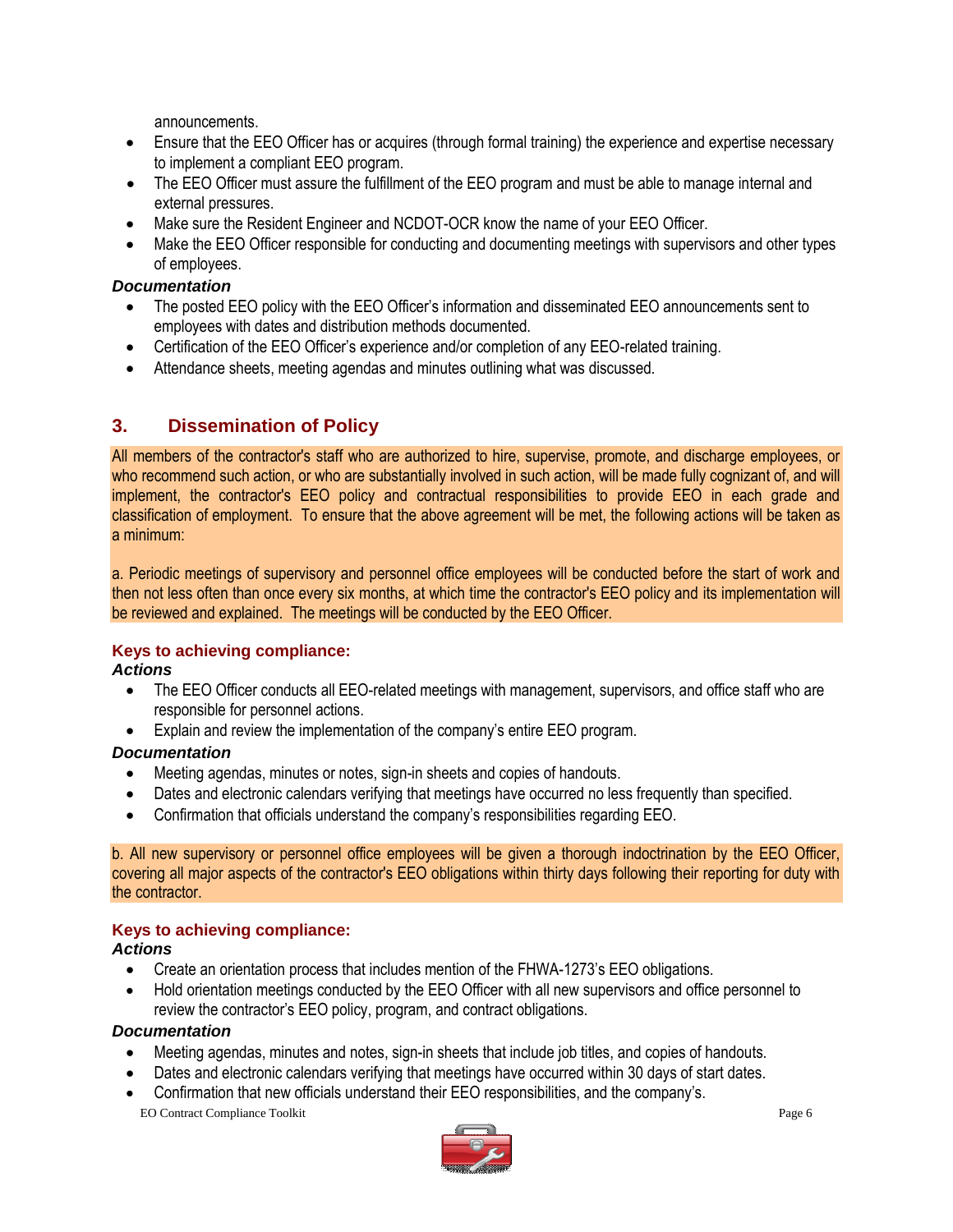c. All personnel who are engaged in direct recruitment for the project will be instructed by the EEO Officer in the contractor's procedures for locating and hiring minorities and women.

#### **Keys to achieving compliance:**

#### *Actions*

- Develop written procedures for locating and hiring minorities and women (**recruitment process**).
- The EEO Officer should conduct meetings with personnel involved in recruitment to provide instruction on the contractor's recruitment procedures.

#### *Documentation*

- Meeting agendas, minutes or notes, sign-in sheets and copies of handouts.
- Confirmation that all personnel involved in recruitment understand the company's EEO responsibilities.

d. Notices and posters setting forth the contractor's EEO policy will be placed in areas readily accessible to employees, applicants for employment and potential employees.

#### **Keys to achieving compliance:**

#### *Actions*

- Post your EEO policy, EEO Officer designation memo, discrimination complaint procedures, and the required federal and state posters on bulletin boards at your home office, job trailers and job sites (For information on Federal posters visit[: http://www.dol.gov/oasam/programs/osdbu/sbrefa/poster/matrix.htm;](http://www.dol.gov/oasam/programs/osdbu/sbrefa/poster/matrix.htm) for information on State posters go to: [http://www.nclabor.com/posters/posters.htm\)](http://www.nclabor.com/posters/posters.htm).
- Identify other locations where employees frequent or congregate, and where job seekers, applicants, and interviewees *most* visit, and place bulletin boards or policies there.
- Create movable poster displays when necessary or find ways to put on equipment or on/in company vehicles.
- Ensure that posters, policies and complaint procedures are translated into languages that employees and applicants can read and understand, when necessary.
- Allow subcontractors to also post their EEO policies on the prime contractor's job site bulletin board.
- Post a list of EEO Officers (names and contact information) for all subcontractors on the site.

#### *Documentation*

- Copies of EEO policy and discrimination complaint procedures translated, if applicable.
- Pictures of bulletin boards with required posters, EEO policies, procedures, and contacts.
- Observation checklists reflecting review of bulletin boards.

e. The contractor's EEO policy and the procedures to implement such policy will be brought to the attention of employees by means of meetings, employee handbooks, or other appropriate means.

#### **Keys to achieving compliance:**

#### *Actions*

- Include EEO policies and implementation procedures in employee handbooks, mass mailings, e.g., paycheck stuffers, newsletters, email blasts, etc.
- Ensure that above materials are readable, understandable by all employees, and translated when appropriate.
- Review EEO program policies and procedures in periodic meetings with all employees.
- Have "Know Your Rights" sessions with all employees, reviewing your company's discrimination complaint procedures in detail, and State and Federal agencies that can also be contacted.

#### *Documentation*

- Copies of handbooks, newsletters, paycheck stuffers translated if applicable with dates of distribution*.*
- Meeting agendas, minutes or notes, sign-in sheets and copies of handouts.
- Employee's signed confirmation that they understand the company's EEO program and procedures.
- Records showing when and how updates to the EEO policy were distributed to employees.

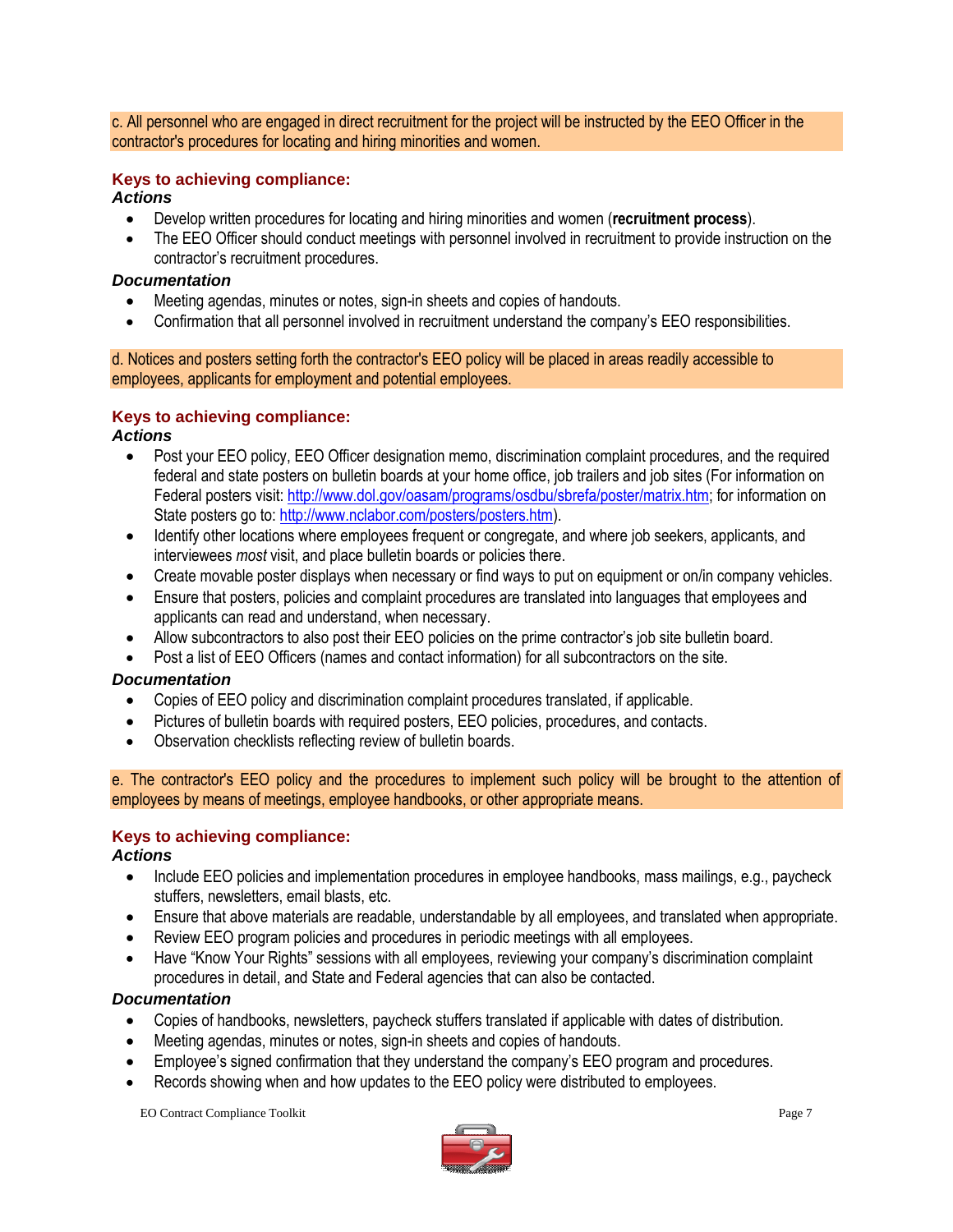#### **4. Recruitment**

When advertising for employees, the contractor will include in all advertisements for employees the notation: "An Equal Opportunity Employer." All such advertisements will be placed in publications having a large circulation among minorities and women in the area from which the project work force would normally be derived.

#### **Keys to achieving compliance:**

#### *Actions*

- Ensure that all advertisements and internal postings contain the "An Equal Opportunity Employer" statement, including all ads run through the North Carolina Division of Employment Security (NCDES).
- Identify publications (including the Internet and social media) in the recruitment area with high minority or female readerships and place ads in them for employment and training positions.
- Identify minority communities and women's groups and circulate announcements for openings by other appropriate means.

#### *Documentation*

Copies of actual job announcements, EOE statement, date and name of media outlet.

a. The contractor will, unless precluded by a valid bargaining agreement, conduct systematic and direct recruitment through public and private employee referral sources likely to yield qualified minorities and women. To meet this requirement, the contractor will identify sources of potential minority group employees, and establish with such identified sources procedures whereby minority and women applicants may be referred to the contractor for employment consideration.

#### **Keys to achieving compliance:**

#### *Actions*

- Utilize census.gov to pull civilian labor force data in order to determine the available workforce in the local area.
- Develop a system that outlines how to identify and utilize referral sources to locate capable minority and female candidates (in either your project or home recruitment area): e.g., technical schools, community colleges, Job Corps, YWCA, women in construction groups, local community organizations and, social services.
- Make your EEO obligations known to NCDES offices and temporary service organizations, and specify your recruitment expectations (based on your existing workforce representation).
- Post flyers and ads on bulletin boards in places frequented by minorities and women.
- Place job announcements on internet sites (including social media), and radio stations.
- Maintain an applicant log to track the name, position applied for, date applied, race, gender, referral source, and hiring decision. Keep a log of all efforts made to locate minority and female applicants.
- Add a *voluntary* information form to your employment applications to collect demographic data on applicants.

#### *Documentation*

- Written recruitment procedures describing roles and responsibilities of internal staff and referral sources, even if no project specific recruitment was conducted.
- Lists of publications and referral sources identified or used.
- Copies of correspondence sent to referral sources announcing positions and EEO needs.
- Applicant log, annotated by race and gender.
- Copies of voluntary EEO information received from applicants.
- $\bullet$

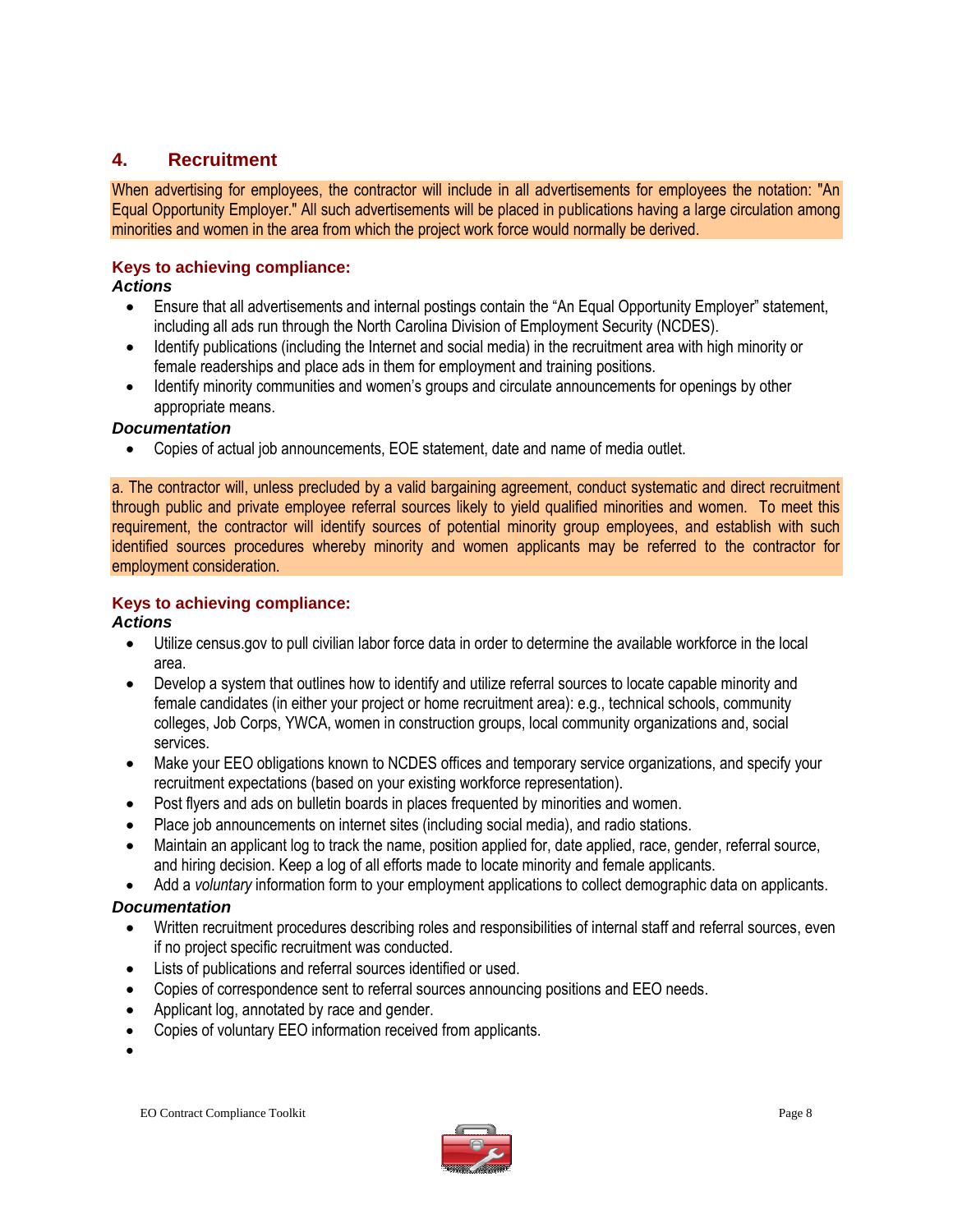b. In the event the contractor has a valid bargaining agreement providing for exclusive hiring hall referrals, the contractor is expected to observe the provisions of that agreement to the extent that the system meets the contractor's compliance with EEO contract provisions. Where implementation of such an agreement has the effect of discriminating against minorities or women, or obligates the contractor to do the same, such implementation violates Federal nondiscrimination provisions.

#### **Keys to achieving compliance:**

#### *Actions*

• Not Applicable in North Carolina.

#### *Documentation*

 $\bullet$  N/A

c. The contractor will encourage its present employees to refer minorities and women as applicants for employment. Information and procedures with regard to referring such applicants will be discussed with employees.

#### **Keys to achieving compliance:**

#### *Actions*

- Discuss with employees recruiting procedures and the importance of diversity in meetings where they are asked to refer applicants.
- Establish an employee referral system that documents when current employees refer minority and female applicants for positions where they are underrepresented (**utilize applicant log**).

#### *Documentation*

- Meeting agendas, minutes or notes, sign-in sheets and copies of handouts.
- Log of conversations with employees regarding referral of minorities and females.
- Annotated database of all referred employees and those making recommendations.

#### **5. Personnel Actions**

Wages, working conditions, and employee benefits shall be established and administered, and personnel actions of every type, including hiring, upgrading, promotion, transfer, demotion, layoff, and termination, shall be taken without regard to race, color, religion, sex, national origin, age or disability. The following procedures shall be followed:

a. The contractor will conduct periodic inspections of project sites to ensure that working conditions and employee facilities do not indicate discriminatory treatment of project site personnel.

#### **Keys to achieving compliance:**

#### *Actions*

- Incorporate EEO considerations into the development and execution of all company policies and practices.
- The EEO Officer should routinely visit jobsites, sometimes unannounced, to observe and determine if work environments, facilities, tools, and privileges are being administered fairly.
- During site visits, randomly interview employees, inquiring about EO issues (e.g., training and promotional opportunities) and speak with others, reminding them of EEO obligations. Document all conversations with employees.
- Develop an inspection checklist for project site visits and make it available to NCDOT during the compliance review process.

#### *Documentation*

- Written records of site visit observations (e.g., checklist) and conclusions.
- Transcripts of employee interviews.

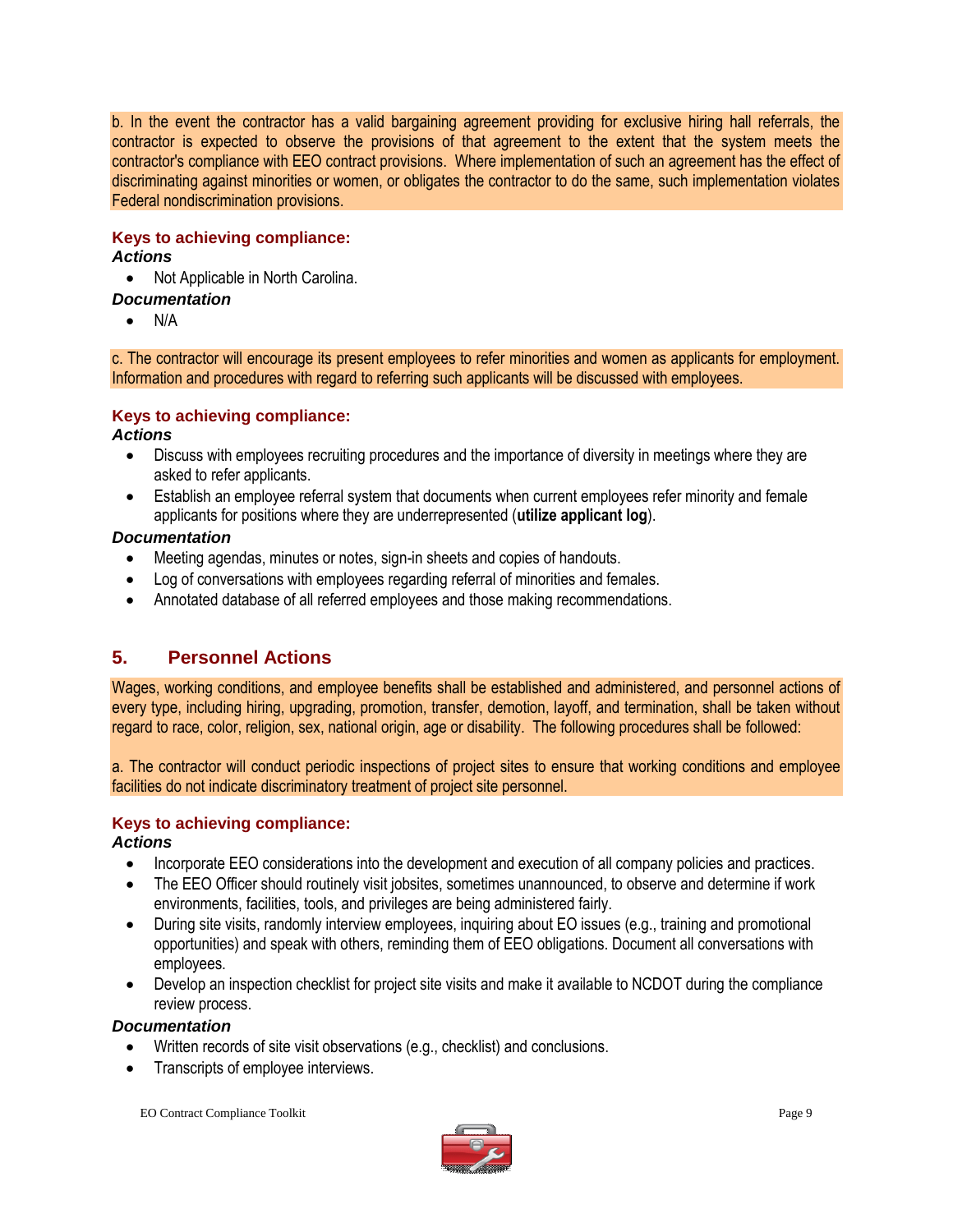b. The contractor will periodically evaluate the spread of wages paid within each classification to determine any evidence of discriminatory wage practices.

#### **Keys to achieving compliance:**

#### *Actions*

- Evaluate wages utilizing spreadsheets annotated by job classification, race and gender to identify and document whether discrepancies exist.
- Document corrective actions taken to remedy wage discrepancies (among races and genders, including individuals), or the reasons why any differences in rates are justified.
- Identify all personnel involved and ensure EEO Officer's involvement.

#### *Documentation*

 Written records of evaluations complete with tables, findings and conclusions, and corrective actions taken, if needed. *Blank templates will not be sufficient documentation of periodic wage evaluations.*

c. The contractor will periodically review selected personnel actions in depth to determine whether there is evidence of discrimination. Where evidence is found, the contractor will promptly take corrective action. If the review indicates that the discrimination may extend beyond the actions reviewed, such corrective action shall include all affected persons.

#### **Keys to achieving compliance:**

#### *Actions*

- Identify and review all personnel actions (e.g., hiring, interviews promotions, layoffs, etc.) and practices (at least annually, but also taking the length of each contract into consideration) to determine and document if all actions are being administered fairly. Again, use spreadsheets annotated by job classification, race and gender (and also by project), in the process.
- Evaluate company policies to determine their effects, positive or negative, on the opportunities of minorities and women.
- Develop corrective action procedures, including decision-making channels, to follow when evidence of discrimination is discovered. Document corrective actions, whenever taken.
- Identify all personnel involved and ensure EEO Officer's involvement.
- Contact NCDOT-OCR for technical assistance, as needed, when developing practices, such as those used in applicant selection and interviews.

#### *Documentation*

- Records of employees trained, hired, promoted, demoted and terminated in each trade by gender, race and national origin
- Written records of reviews complete with tables, observations, findings and conclusions, and corrective actions taken, if required.

d. The contractor will promptly investigate all complaints of alleged discrimination made to the contractor in connection with its obligations under this contract, will attempt to resolve such complaints, and will take appropriate corrective action within a reasonable time. If the investigation indicates that the discrimination may affect persons other than the complainant, such corrective action shall include such other persons. Upon completion of each investigation, the contractor will inform every complainant of all of their avenues of appeal.

#### **Keys to achieving compliance:**

#### *Actions*

- Identify the EEO Officer as the company contact for discrimination complaints in postings and procedures.
- Develop a discrimination complaints procedure that includes the bases for filing a complaint (e.g., race, gender, disability, etc.).

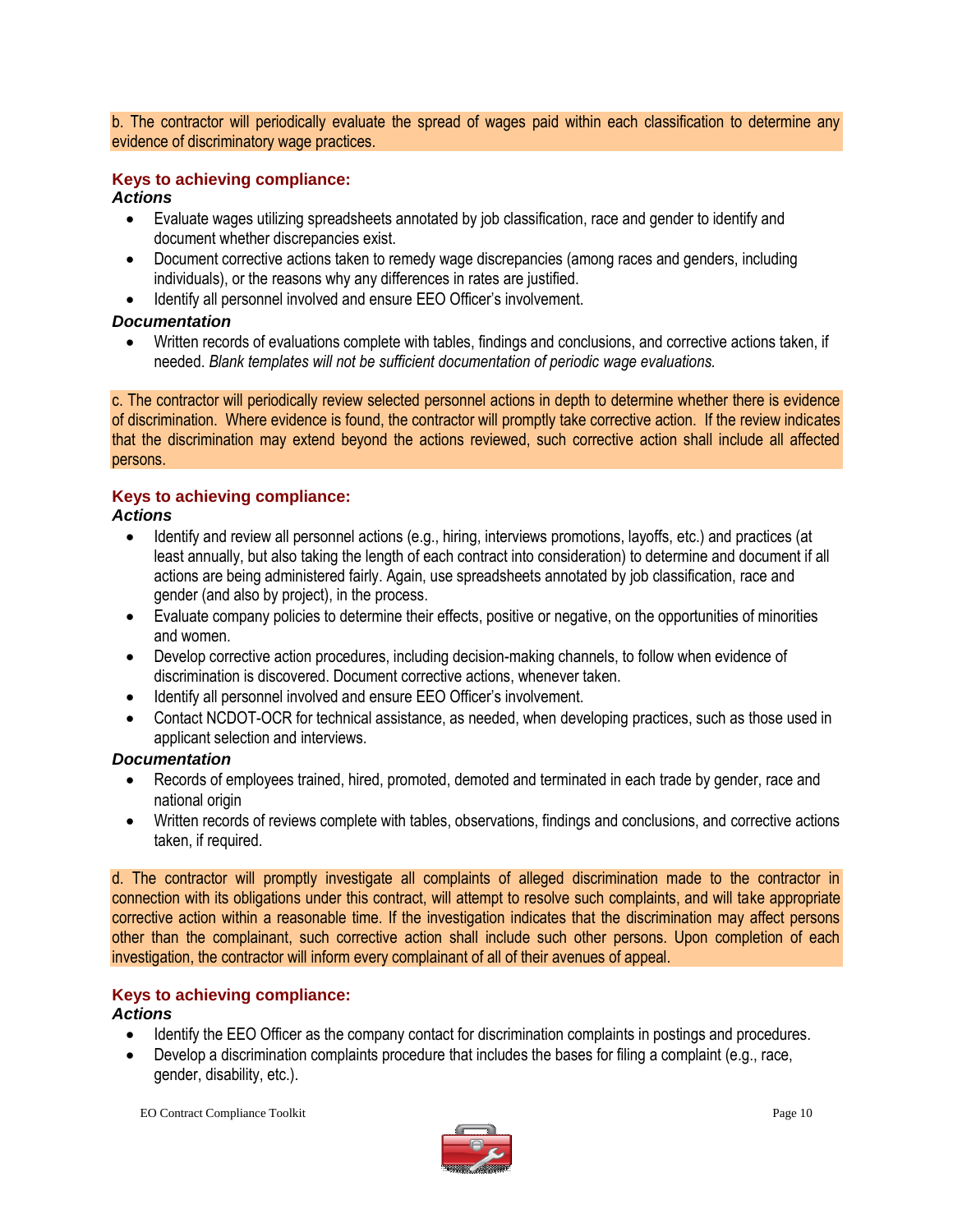- Include reasonable timeframes for filing, processing, and investigating complaints, state and federal contacts and avenues of appeal, and a form to log complaints.
- Post the discrimination complaint procedures on bulletin boards at offices and jobsites in locations accessible to all employees. Disseminate the procedures through newsletters, by adding it to the company handbook, and other effective means.
- Discuss the discrimination complaint procedures in meetings with employees.

#### *Documentation*

- Copy of discrimination complaint procedures with date posted and distribution methods.
- Copy of complaint log with complainant's name, race, gender, complaint basis (e.g., race, national origin, age, etc.), date complaint filed, resolution, and whether appealed, if known.
- Materials from complaint investigations that corroborate the content in the complaints log.

#### **6. Training and Promotion**

a. The contractor will assist in locating, qualifying, and increasing the skills of minorities and women who are applicants for employment or current employees. Such efforts should be aimed at developing full journey level status employees in the type of trade or job classification involved.

#### **Keys to achieving compliance:**

*Actions*

- Make use of your company's recruitment process to attract minorities and women for training opportunities.
- Note on your applicant log if an applicant was placed in a training position.
- Track the progress, graduation, and promotion (i.e., status changes) of trainees.
- See 6(c) & (d) below for further guidance regarding current employees.

#### *Documentation*

- Ads mentioning training opportunities.
- Applicant logs and training reports.
- Maintain records of employee and trainee participation.

b. Consistent with the contractor's work force requirements and as permissible under Federal and State regulations, the contractor shall make full use of training programs, i.e., apprenticeship, and on-the-job training programs for the geographical area of contract performance. In the event a special provision for training is provided under this contract, this subparagraph will be superseded as indicated in the special provision. The contracting agency may reserve training positions for persons who receive welfare assistance in accordance with 23 U.S.C. 140(a).

#### **Keys to achieving compliance:**

#### *Actions*

- Develop and implement a written training process that complies with the applicable requirements of Form FHWA-1273 and any additional conditions required by NCDOT and other state and federal agencies (e.g., U.S. Dept. of Labor).
- Provide skill development opportunities for minorities and women such as an apprenticeship or on the job training with the goal of assisting them in moving up to higher paying job classifications.
- Place notices for training opportunities in the geographical area where the project is located, on bulletin boards at social services offices, and other organizations that serve the underutilized groups.
- Establish working relationships with vocational and technical schools, and develop programs that offer summer jobs, internships, and other training opportunities to female and minority students.

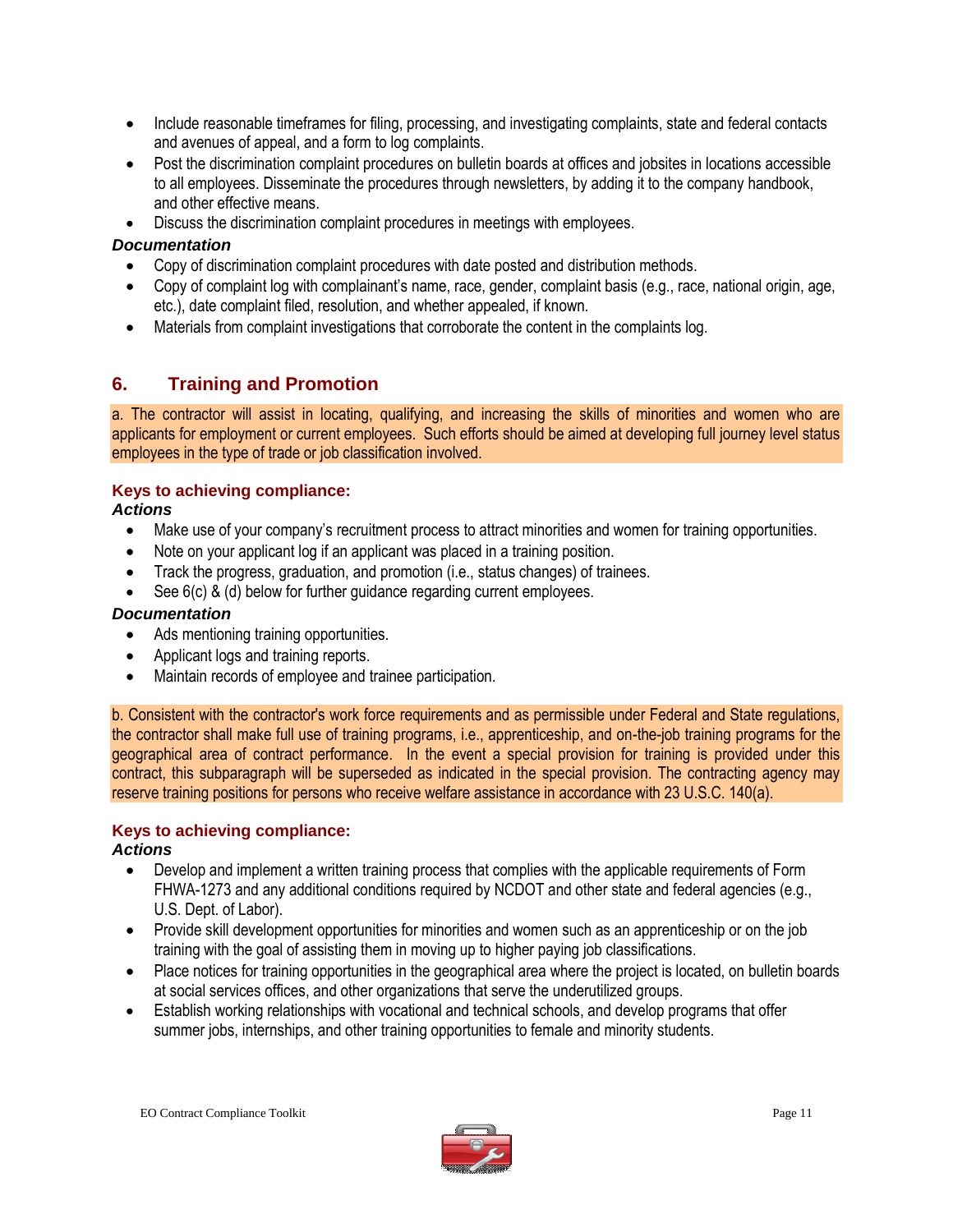#### *Documentation*

- Written training process, as specified.
- Copies of actual notices, including dates and locations where posted.
- Communications to employees on skill development opportunities and the applicable entrance requirements.
- Written communications, telephone calls or meetings with organizations (include dates, names, and results of the contact).

c. The contractor will advise employees and applicants for employment of available training programs and entrance requirements for each.

#### **Keys to achieving compliance:**

#### *Actions*

- Create (and put in writing) entrance requirements for training programs and opportunities.
- Let current employees and applicants know if your company has On-the-Job Training (OJT) obligations under NCDOT's alternative program.
- Use posters, meetings, paycheck stuffers, etc. to ensure that all employees know that your company provides internal training (skill development), including requirements and how to apply.
- Post training opportunities with entrance requirements on office and jobsite bulletin boards.

#### *Documentation*

- Written criteria for training programs.
- Copies of announcements documenting methods and dates of distribution.

d. The contractor will periodically review the training and promotion potential of employees who are minorities and women and will encourage eligible employees to apply for such training and promotion.

#### **Keys to achieving compliance:**

#### *Actions*

- Review performance data for *ALL* employees, particularly minority and female employees, to determine training and promotion potential. Summarize and document all activity.
- Utilize spreadsheets annotated by job classification, race, and gender to determine whether minorities and women are being underrepresented in training and promotion.
- Request information from employees regarding their professional and career goals. Use this information to expand your training offerings, if deemed company-related.
- Establish a process whereby you meet with employees to discuss training and career paths. The performance evaluation process is a good start.

#### *Documentation*

- Written records of employee performance data complete with tables, findings and conclusions, and corrective actions, if taken.
- Written records of one-on-one or group meetings with employees.
- Copies of employee performance evaluations that document conversations about training and promotion.
- **7. Unions** (Due to the length of this section, refer to FHWA-1273) Not Applicable in N.C.

#### **8. Reasonable Accommodation for Applicants/Employees with Disabilities**

The contractor must be familiar with the requirements for and comply with the Americans with Disabilities Act and all rules and regulations established there under. Employers must provide reasonable accommodation in all employment activities unless to do so would cause an undue hardship.

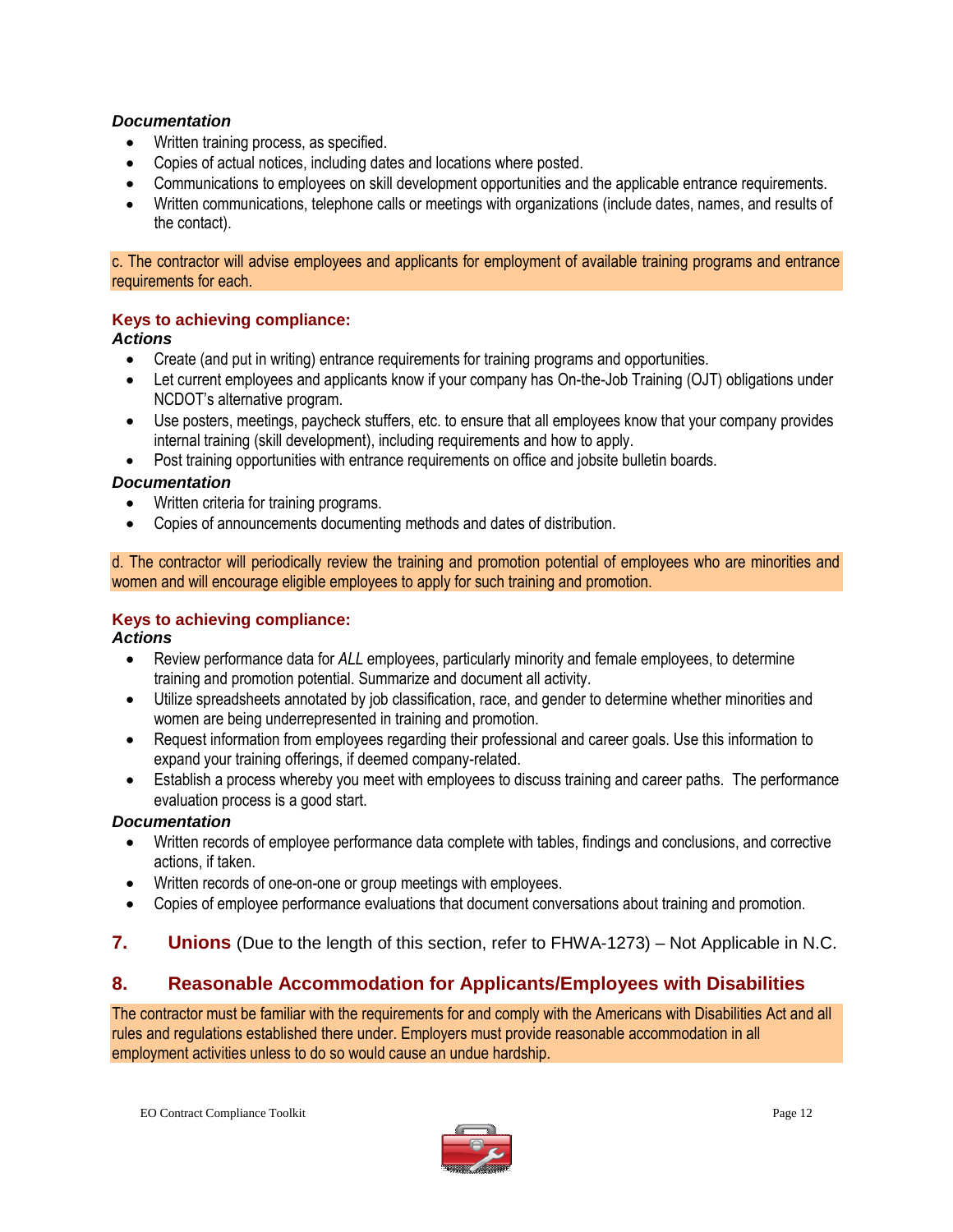#### *Actions*

- Secure ADA training for the EEO Officer and remain current on changes to the ADA.
- Update the company's EEO program and policies to focus efforts to comply with ADA. Include references to "the Americans with Disabilities Act" in documents.
- Develop written Reasonable Accommodations procedures that consider all job classifications and support EEO/AA obligations.
- Inform all employees of ADA and Reasonable Accommodations policies and procedures. Provide internal training, as needed.
- Contact NCDOT-OCR for further ADA guidance, technical assistance, or training.

#### *Documentation*

- Certificates and other records confirming ADA training for the EEO Officer and internal staff.
- Written policies and procedures for ADA and Reasonable Accommodations.
- Documentation for reasonable accommodation requests, determinations, and actions.
- Meeting minutes, electronic calendars and attendance reports verifying discussion of the above.

#### **9. Selection of Subcontractors, Procurement of Materials and Leasing of Equipment**

The contractor shall not discriminate on the grounds of race, color, religion, sex, national origin, age or disability in the selection and retention of subcontractors, including procurement of materials and leases of equipment. The contractor shall take all necessary and reasonable steps to ensure nondiscrimination in the administration of this contract.

#### **Keys to achieving compliance:**

#### *Actions*

- Develop a procedure for identifying qualified or prequalified subcontractors, vendors and material suppliers.
- Track the use of subcontractors on federally-assisted projects by ownership type and workforce representation.
- Document efforts taken to identify and provide contract opportunities to underrepresented DBE types to diversify subcontracting on the project.
- Establish objective criteria and use those criteria when awarding subcontracts or making purchasing decisions.
- Develop a process to evaluate subcontractor performance on contracts. This should include documenting reasons for subcontractor dismissal.

#### *Documentation*

- Copies of bid solicitations from interested firms.
- Maintain a list of contracts awarded to subcontractors and suppliers, annotatable by NCDOT business certification type (MBE, WBE, etc.) and dollar amounts involved.
- Reports detailing subcontractor utilization and performance.

a. The contractor shall notify all potential subcontractors and suppliers and lessors of their EEO obligations under this contract.

#### **Keys to achieving compliance:**

#### *Actions*

 Extend the "An Equal Opportunity Employer" note to requests for bids. Provide notice that an equal opportunity to bid and fair consideration will be given to all interested subcontractors.

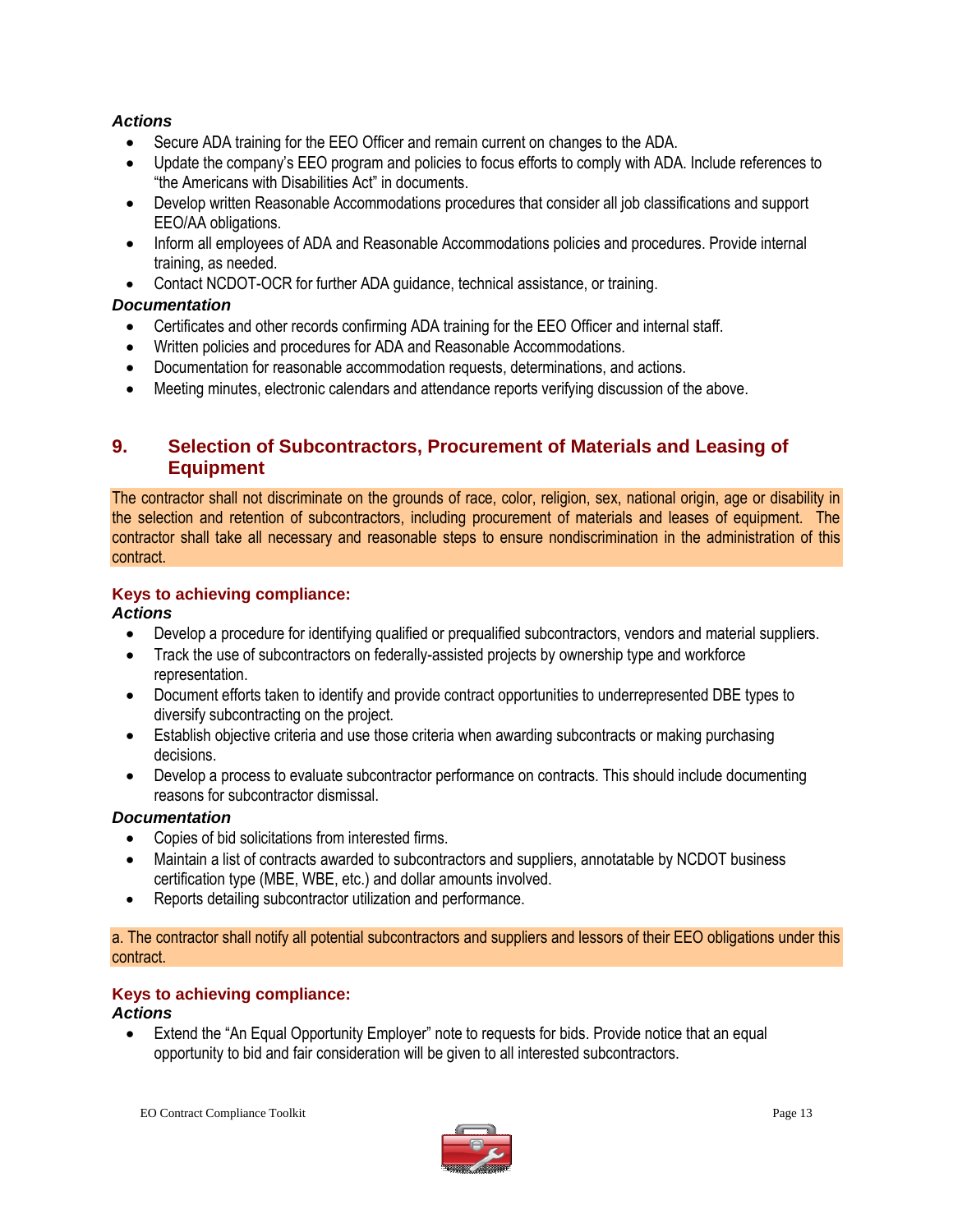- Distribute letters or memos to all potential subcontractors highlighting EEO obligations, including lower tier subs. (**Note:** *Potential subcontractors* are those prequalified to do work with NCDOT).
- Announce prime and subcontractor EEO obligations at pre-bid meetings.

#### *Documentation*

- Copies of correspondence stating EEO obligations and the contractor's commitment to compliance.
- Copies of requests for bids (or proposals, if applicable) and other ads for supplies or services.
- Meeting minutes and sign-in sheets.

b. The contractor will use good faith efforts to ensure subcontractor compliance with their EEO obligations.

#### **Keys to achieving compliance:**

#### *Actions*

- Primes should meet with *all* covered subcontractors scheduled to perform work on a project to inform them of their EEO obligations, review the EEO sections of FHWA-1273, answer their questions, and communicate your reporting expectations.
- Develop and maintain a system for monitoring, enforcing, and documenting subcontractor compliance for all tiers, beyond just including the FHWA-1273 in the subcontract agreement.
- Facilitate periodic meetings or conference calls with subcontractors to reiterate the EO/EEO requirements or to discuss key issues.
- Create and utilize forms and reports to document monitoring efforts.
- Make sure each subcontractor's EEO Officer is present at the on-site review when their involvement is requested by NCDOT-OCR.
- Request "one-on-one" training or assistance from NCDOT-OCR for your EEO Officer on how to comply with this part of the FHWA-1273.

#### *Documentation*

- Written record of efforts to monitor and address subcontractor compliance with EEO obligations.
- Form FHWA-1273 found in all subcontracts, and subcontractors' subcontracts.
- Written procedures to track subcontractors' EO/EEO compliance.
- Meeting agendas and sign-in sheets with subcontractors.
- Correspondence with subcontractors regarding EEO-related matters.

#### **10. Assurance Required by 49 CFR 26.13(b)**

a. The requirements of 49 CFR Part 26 and the State DOT's U.S. DOT-approved DBE program are incorporated by reference.

#### **Keys to achieving compliance:**

#### *Actions*

 FHWA included **49 CFR 26.13(b)** in the revised FHWA-1273 as letter "b." of provision #10. Make sure the FHWA-1273 (in its entirety) is physically incorporated into every subcontract, regardless of amount or tier.

#### *Documentation*

Form FHWA-1273 found in all subcontracts, as instructed.

b. The contractor or subcontractor shall not discriminate on the basis of race, color, national origin, or sex in the performance of this contract. The contractor shall carry out applicable requirements of 49 CFR Part 26 in the award and administration of DOT-assisted contracts. Failure by the contractor to carry out these requirements is a material breach of this contract, which may result in the termination of this contract or such other remedy as the contracting agency deems appropriate.

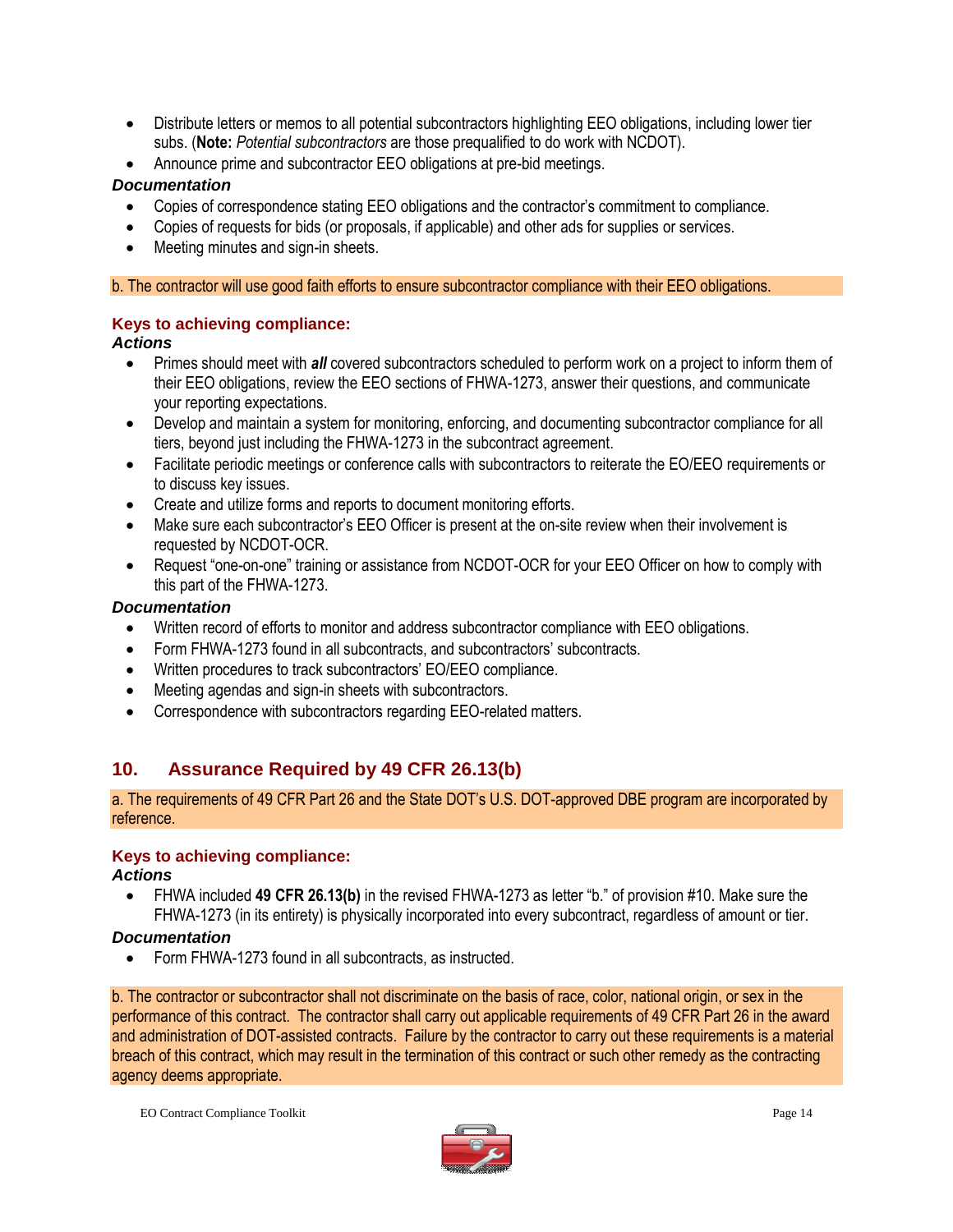#### **Keys to achieving compliance:**

#### *Actions*

- The EEO Officer should make sure that senior management and all subcontractors are familiar with *statement b.* above when reviewing their contracts with them. (**Note:** Meeting the project's stated DBE goal may not demonstrate a good faith effort to provide equal opportunity in subcontracting.)
- Add a section to your contracts for each subcontractor to initial that they understand *statement b.* above. (**Note:** This applies even if they do not expect to be subcontracting work to lower tier subcontractors.)

#### *Documentation*

- Meeting minutes, attendance records, and electronic calendars showing when this section was communicated.
- Documentation of initialed assurances in contracts.

#### **11. Records and Reports**

The contractor shall keep such records as necessary to document compliance with the EEO requirements. Such records shall be retained for a period of three years following the date of the final payment to the contractor for all contract work and shall be available at reasonable times and places for inspection by authorized representatives of the contracting agency and the FHWA.

a. The records kept by the contractor shall document the following:

- 1. The number and work hours of minority and non-minority group members and women employed in each work classification on the project;
- 2. The progress and efforts being made in cooperation with unions, when applicable, to increase employment opportunities for minorities and women; and
- 3. The progress and efforts being made in locating, hiring, training, qualifying, and upgrading minorities and women.

#### **Keys to achieving compliance:**

#### *Actions*

- Note the race, gender, and job category for each of your employees on all certified payrolls when submitting them to OCR during a compliance review. The proper job categories are found on the 1391 report, and are listed on page 21 of this Toolkit.
- Create and maintain printable spreadsheets or databases, and record all personnel actions taken while on federal-aid projects; include columns for job category, race, and gender. Personnel actions include, at a minimum; hiring, upgrading, promoting, transfer, demotion, layoff, and termination.
- Retain copies of all documents and records for three years following the date of the final payment for each project.

#### *Documentation*

- Electronic and/or paper copies of all documents recommended throughout this Toolkit.
- Copies of correspondence from agencies that have contacted or reviewed the company or project.
- Dates verifying project records have been kept for three years.
- Copies of your Contractors Employment Utilization Reports (CEUR).

b. The contractors and subcontractors will submit an annual report to the contracting agency each July for the duration of the project, indicating the number of minority, women, and non-minority group employees currently engaged in each work classification required by the contract work. This information is to be reported on Form FHWA-1391. The staffing data should represent the project work force on board in all or any part of the last payroll period preceding the end of July. If on-the-job training is being required by special provision, the contractor will be

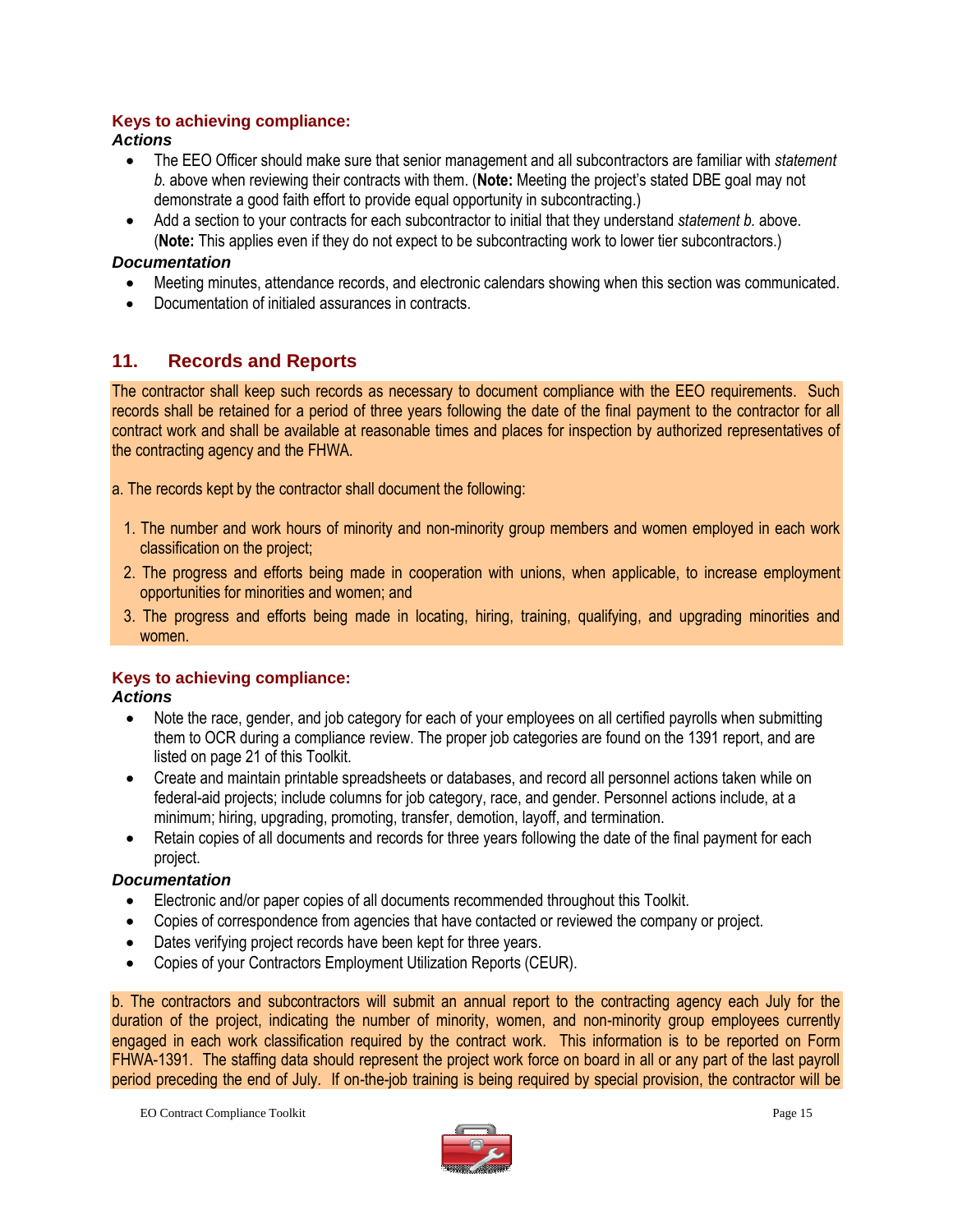required to collect and report training data. The employment data should reflect the work force on board during all or any part of the last payroll period preceding the end of July.

#### **Keys to achieving compliance:**

#### *Actions*

- Develop a procedure to ensure that all 1391 reports are submitted to the project's NCDOT Resident Engineer on or before the due date communicated by NCDOT-OCR. (**Note:** Prime contractors must also include steps to make sure their subcontractors get their 1391 reports to them in time to send them all to the RE by the due date.)
- File copies of all 1391 reports submitted (must include signatures and dates signed).

#### *Documentation*

- Written company procedures for annual reporting.
- Copies of all correspondence received from NCDOT and all communication from primes to subcontractors, with dates.
- Copies of 1391 reports, and the supporting payroll reports.

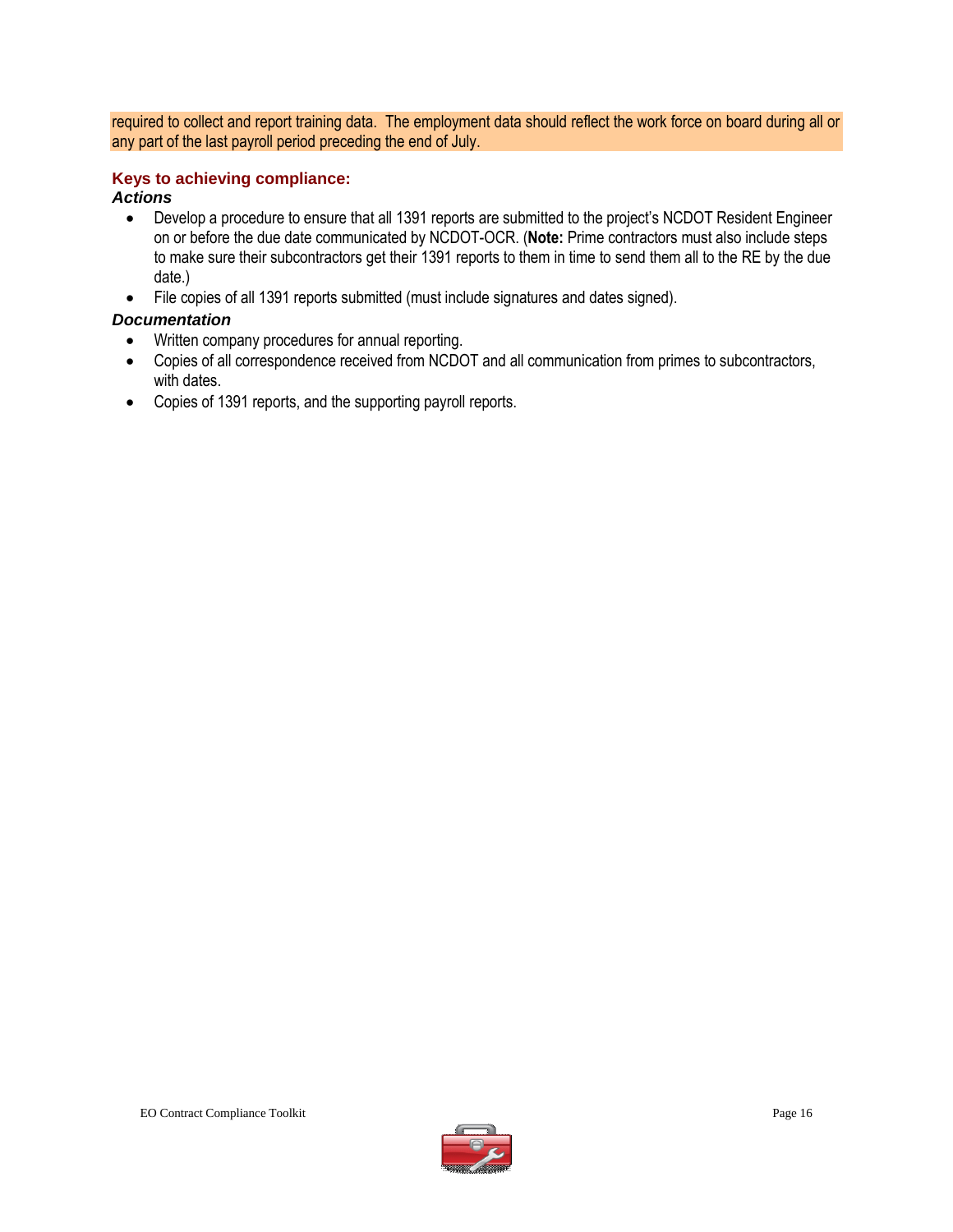### **III. NONSEGREGATED FACILITIES**

#### **This provision is applicable to all Federal-aid construction contracts and to all related construction subcontracts of \$10,000 or more**.

The contractor must ensure that facilities provided for employees are provided in such a manner that segregation on the basis of race, color, religion, sex, or national origin cannot result. **The contractor may neither require such segregated use by written or oral policies nor tolerate such use by employee custom. The contractor's obligation extends further to ensure that its employees are not assigned to perform their services at any location, under the contractor's control, where the facilities are segregated.** The term "facilities" includes waiting rooms, work areas, restaurants and other eating areas, time clocks, restrooms, washrooms, locker rooms, and other storage or dressing areas, parking lots, drinking fountains, recreation or entertainment areas, transportation, and housing provided for employees. The contractor shall provide separate or single-user restrooms and necessary dressing or sleeping areas to assure privacy between sexes.

#### **Keys to achieving compliance:**

#### *Actions*

 Conduct periodic inspections to ensure that your employees have equal access to all common spaces and facilities.

#### *Documentation*

Records of EEO Officer's project site visits and related conversations.

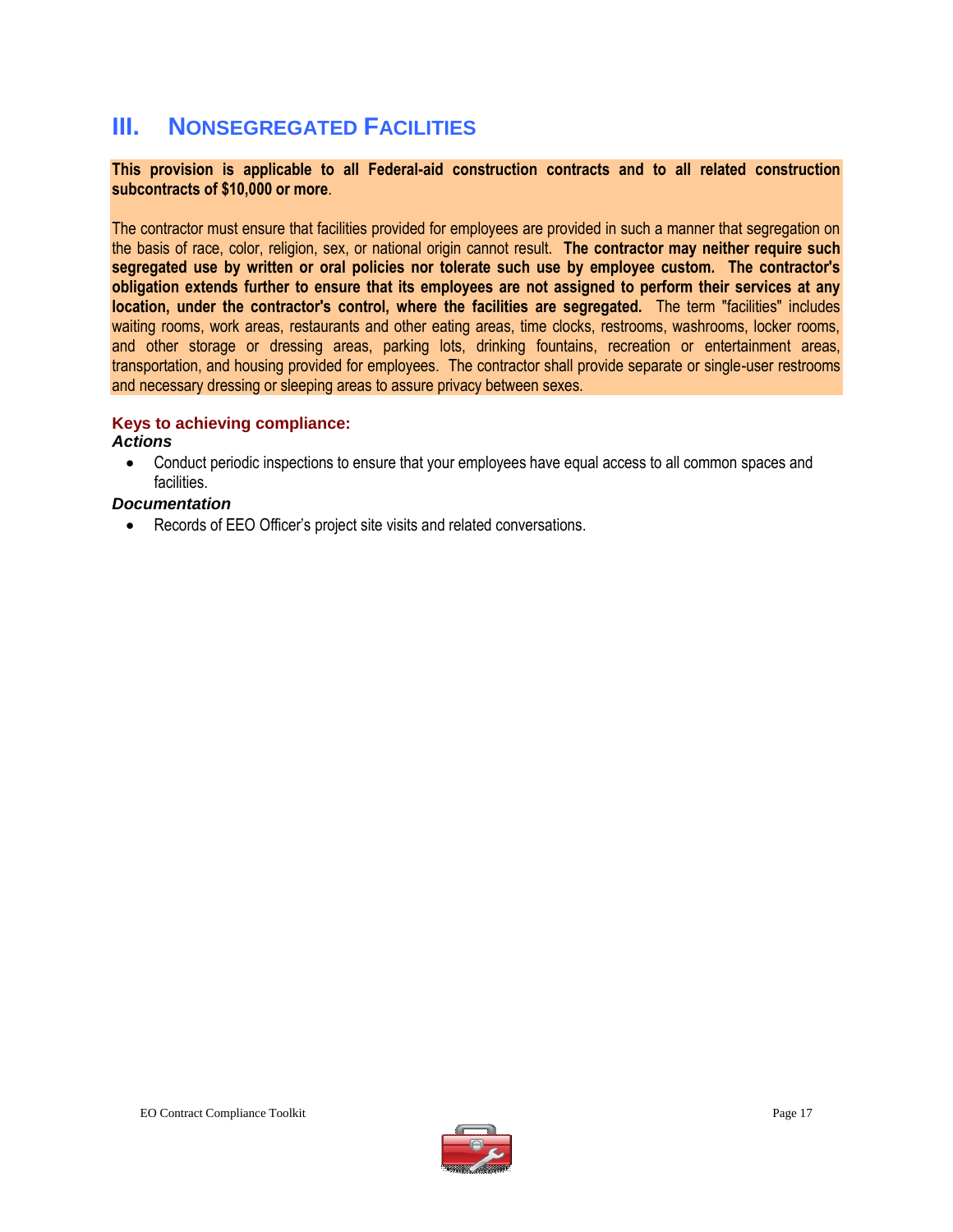## **EO CONTRACT COMPLIANCE REVIEW PROCESS**

The primary purpose of an Equal Opportunity (EO) Contract Compliance Review is to determine whether a federal contractor is in compliance with its contractual nondiscrimination and affirmative action requirements. An EO Contract Compliance Review involves an evaluation and determination of a contractor's compliance with those contract provisions relative to equal employment opportunity, subcontracting and training. A compliance review can be conducted on the prime contractor and its active subcontractors or an independent review can be conducted on a subcontractor only.

An EO Contract Compliance Review consists of the following components:

- Preliminary Analysis
- Onsite Verification and Interviews
- Compliance Determination
- Corrective Action Plans (If a noncompliance determination is rendered)

#### **PRELIMINARY ANALYSIS**

Prior to conducting an on-site compliance review the contractor is required to provide an itemized listing of documents and information requested by NCDOT-OCR. The prime contractor is responsible for the timely submission of complete and accurate documentation from the subcontractors actively working on a federally-funded highway construction project. Please note that in very few instances do the requirements not apply to highway construction contractors, therefore, please submit an accurate and complete response to any NCDOT-OCR request for information. Answering N/A without a supporting justification could result in a deficiency and subsequent noncompliance determination.

An analysis is conducted of all information provided to determine employment patterns, contractor EO policies and practices, minority and female utilization and representation in the current workforce, minority and female availability with reasonable proximity to the project, equitable distribution of work hours among current workforce by race and gender, recruitment sources, pending discrimination complaints and previous compliance findings, etc.

#### **ON-SITE VERIFICATION AND INTERVIEWS**

The contractor's EEO program is evaluated during the on-site review by verifying information, interviewing company officials, supervisors, employees, and trainees. Additional documents and records can be requested for review during the on-site review.

Any indications of discrimination in employment including hiring, wage rates, work hours, promotions, training, supervision, job assignments, equipment, layoff and recall and access to overtime opportunities will be clarified.

An exit conference will be held at the on-site with the prime contractor only. A compliance determination is not made during the exit conference and only those minor deficiencies identified that can be addressed within 15 days after the on-site review will be discussed at the exit conference.

#### **COMPLIANCE DETERMINATION**

A contractor is in compliance when the equal opportunity requirements have been effectively implemented or there is evidence that a good faith effort (GFE) has been made. Efforts to achieve equal opportunity shall be results-oriented, initiated and maintained in good faith, and emphasized as any other vital management function. GFE requires a

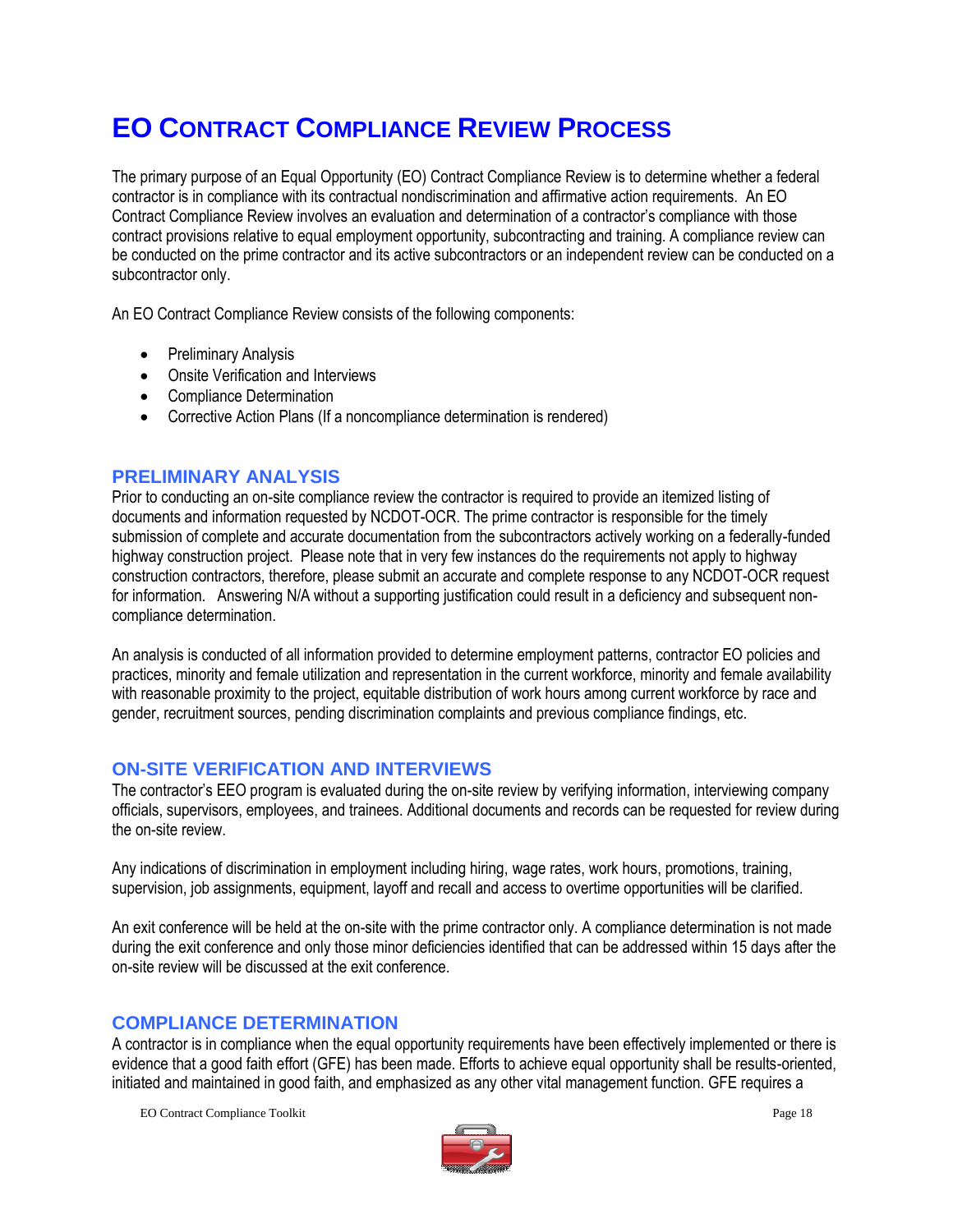contractor to undertake specific, targeted efforts, which are reasonably calculated to result in the desired compliance, not merely those which demonstrate "paper" compliance.

For example, to be considered a valid good faith effort for recruitment "form letters" should specify the positions for which referrals are sought, the number of employees needed, position requirements, estimated dates, the appropriate contact person, salary range, and other sufficient information to elicit interest and effort to refer potential employees. If the contractor's only efforts are multiple copies of form letters, which have never produced referrals, then those efforts are merely paper compliance and **not acceptable**.

If a contractor is found to be in noncompliance, efforts to bring the contractor into compliance are initiated through the issuance of a Show Cause Notice. The notice advises the contractor to show cause within 30 days or why sanctions should not be imposed.

#### **CORRECTIVE ACTION PLANS AND FOLLOW-UP**

A Corrective Action Plan (CAP) must be developed by the contractor if deficiencies cannot be corrected within 30 days of the show cause notice. The contractor's written CAP must state a clear commitment to correcting the deficiencies; specify clear and unequivocal actions that the contractor will take to remedy the deficiencies, time limits for completion and reporting to NCDOT-OCR.

After the CAP is accepted by NCDOT-OCR, the show cause notice is rescinded and the contractor will be considered in compliance. Should the contractor fail to effectively implement the corrective action plan or submit required documentation, sanctions may be imposed.

A follow-up review is conducted on any contractor issued a show cause notice. The follow-up review may be in the form of a telephone conference call or another on-site review.

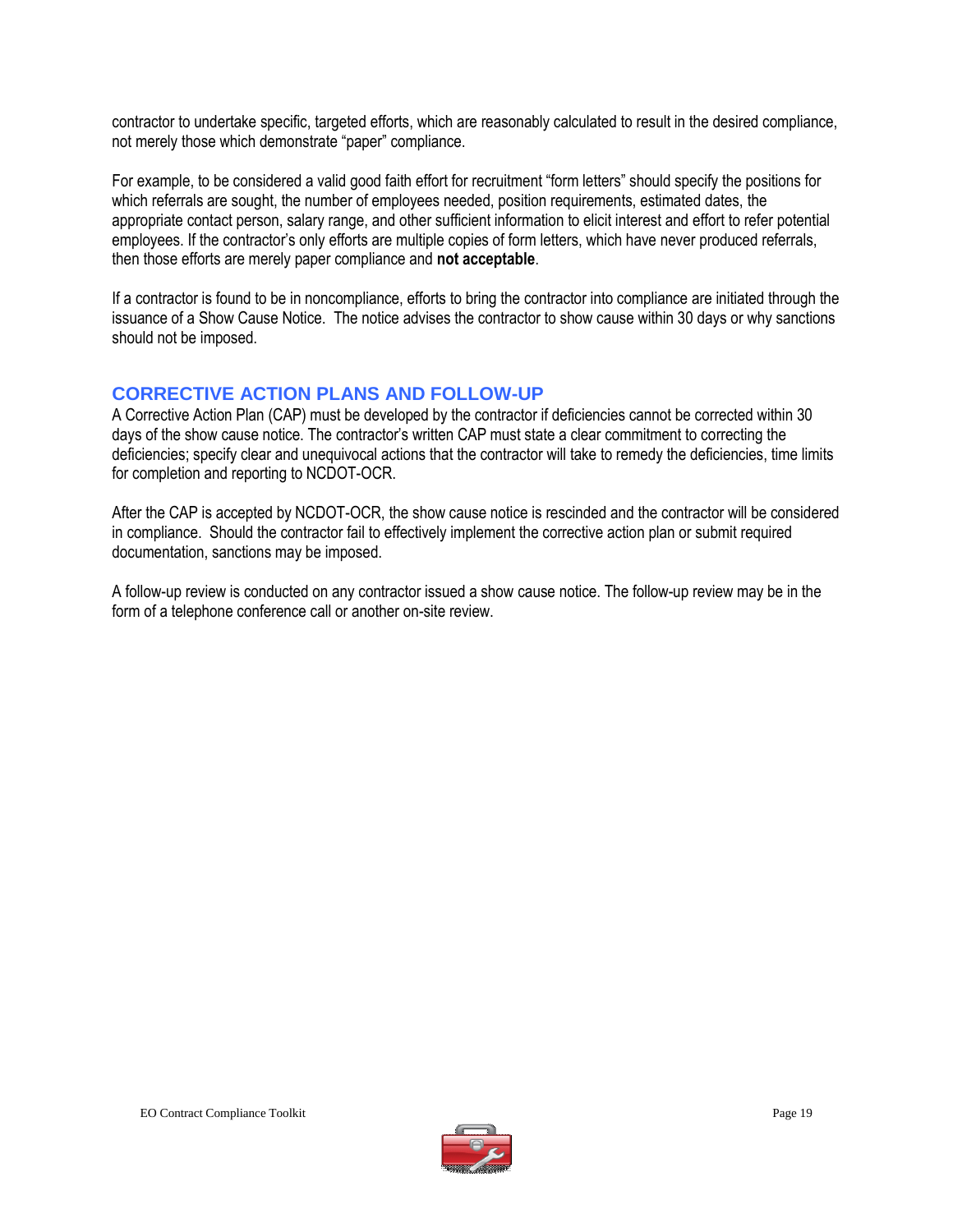## **ANNUAL EEO REPORT (FHWA FORM 1391)**

The FHWA-1273 requires that prime contractors and subcontractors submit an Annual EEO Report (FHWA -1391) each July for the duration of the project, indicating the number of minority, women, and non-minority group employees currently engaged in each work classification required by the contract. This information is to be reported on Form FHWA-1391 for all active federal-aid construction projects. . If on-the-job training is being required by special provisions, the contractor will be required to collect and report training data. Appropriate sanctions may be enforced for contractors failing to report, such as withholding of progress payments.

Entries made for "Job Categories" are to be confined to the listing shown on the FHWA 1391 report. Miscellaneous job classifications are to be incorporated in the most appropriate category listed on the form. All employees working on federal construction projects must be accounted for. **NOTE**: Surveyors are not considered construction trade and should not be reported on the form.

#### **WHO HAS TO REPORT?**

- All prime contractors and subcontractors regardless of tier who have Federal-aid contracts of \$10,000.00 or more must report on form FHWA-1391.
- Subcontractors are required to submit their reports to the prime contractors.

#### **PERIOD TO REPORT**

- The report should coincide with the information submitted on the certified payroll for the last full payroll period ending in July. A full payroll period is seven (7) days.
- If the federal contract is active during this payroll period but no work was performed, contractors must submit a 1391 report indicating "NO ACTIVITY". **Do not** report any other payroll period in the month of July.

#### **ACTIVE PROJECTS:**

- If the prime contractor works during the month of July they must file Form FHWA-1391.
- If the prime contractor completed work on June 30 and performed no work in July, they still are required to file Form 1391 because the final acceptance did not come before July 1 and the project is considered active.
- If the project was accepted by NCDOT as complete in June, the prime contractor does not have to file a Form 1391 report because the project is considered complete before July 1.
- If the work order is dated August 1, the prime contractor does not have to file a Form FHWA-1391 because the project was not active in July.

#### **NCDOT may request additional 1391 reports when conducting a compliance review of a contractor.**

**Completing Form 1391:** Follow the instructions shown below for completing the appropriate boxes on Form 1391.

- **Box 1**: Check whether you are a prime contractor or a subcontractor on this project.
- **Box 2:** Indicate the complete name and address of the firm.
- **Box 3:** Enter the NCDOT contract number (e.g., C300200). Do not complete this report if the project is not a federal-aid project.
- **Box 4:** Prime contractors indicate the contract value of the entire project. Do not enter the bid amount. Subcontractors indicate the amount of the subcontract only. Do not consider plan changes.
- **Box 5:** Indicate the county and state of the project location.
- **Box 6:** Enter the FFY for date of the Form 1391.

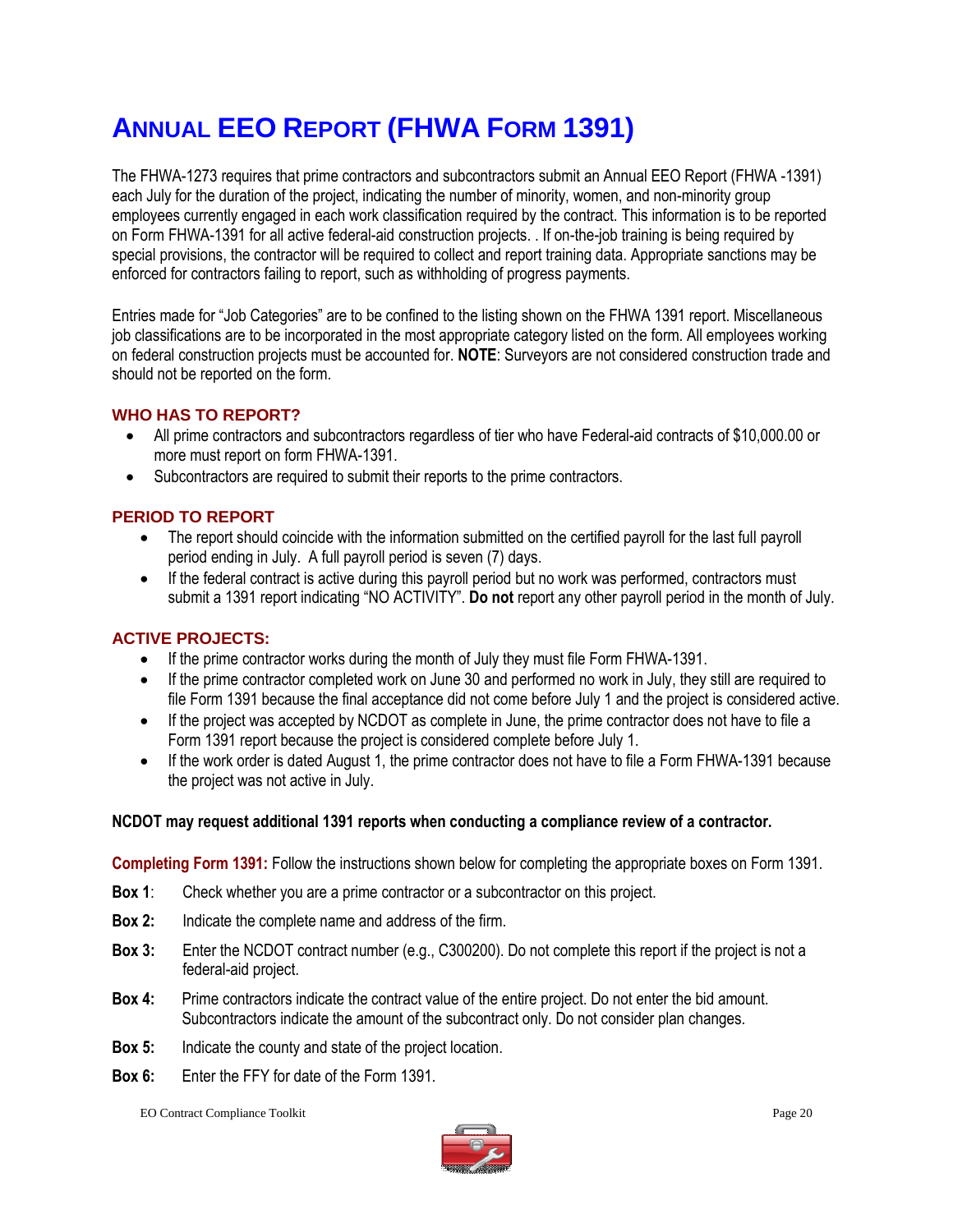- **Box 8:** The report must be signed by the firm's representative (e.g., EEO Officer) certifying the reported data to be true.
- **Box 9:** Indicate the date the report was completed.
- **Box 10:** The Form FHWA-1391 must be signed by the "State Highway Official". Prime contractors are not authorized to sign as a "State Highway Official". NCDOT has designated their Resident Engineers as the "State Highway Official" responsible for reviewing the 1391 reports.

**DUE DATE:** All 1391 Reports are due to the Resident Engineer on or before the second Friday in August, or the deadline specified in the *1391 Memo to Contractors*. Every effort should be made to submit this report before the deadline. If all reports for a project are not received by the deadline, the resident engineer initiates action to withhold progress payments until the forms are received.

Questions regarding the FHWA -1391 report should be directed to the External Civil Rights Section at 919-508-1808.

| <b>LIST OF TRADES</b><br><b>(FORM FHWA 1391)</b> |                                                                                                                                                                                                                                                                                                  |
|--------------------------------------------------|--------------------------------------------------------------------------------------------------------------------------------------------------------------------------------------------------------------------------------------------------------------------------------------------------|
| <b>Officials</b>                                 | Construction managers, project engineers, superintendents, etc. who have<br>management level responsibility and authority.                                                                                                                                                                       |
| <b>Supervisors</b>                               | All levels of project supervision, if any, between management and foremen levels.<br>For example: first-line supervisors.                                                                                                                                                                        |
| Foremen/Women                                    | Men and women in direct charge of craft workers and laborers performing work on<br>the project.                                                                                                                                                                                                  |
| <b>Clerical</b>                                  | Persons who perform a combination of clerical tasks to support office, business,<br>and administrative operation.                                                                                                                                                                                |
| <b>Equipment Operators</b>                       | Use machinery that moves construction materials, earth, and other heavy<br>materials and applies asphalt and concrete to roads and other structures. For<br>example: paving, surfacing, and tamping equipment operators, crushing and<br>grinding workers, dredge and excavating operators, etc. |
| <b>Mechanics</b>                                 | Repair and maintain engines and hydraulic, transmission, and electrical systems<br>for equipment such as cranes, bulldozers, and trackhoes.                                                                                                                                                      |
| <b>Truck Drivers</b>                             | Drivers that operate industrial trucks and tractors.                                                                                                                                                                                                                                             |
| <b>Ironworkers</b>                               | Person who install iron or steel girders, columns, and other construction materials<br>to form buildings, bridges, highways, tunnels, and other structures.                                                                                                                                      |
| <b>Carpenters</b>                                | Construct, erect, install, or repair structures and fixtures made of wood.                                                                                                                                                                                                                       |
| <b>Cement Masons</b>                             | Smooth and finish poured concrete surfaces and work with concrete to create<br>sidewalks, curbs, roadways, or other surfaces.                                                                                                                                                                    |
| <b>Electricians</b>                              | Install and maintain all of the electrical and power systems.                                                                                                                                                                                                                                    |
| <b>Pipefitter/Plumbers</b>                       | Pipelayers, Plumbers, Pipefitters, Steamfitters.                                                                                                                                                                                                                                                 |
| <b>Painters</b>                                  | Stain, varnish, and apply other finishes to buildings and other structures and apply<br>decorative coverings to walls and ceilings.                                                                                                                                                              |
| <b>Laborer-Semi Skilled</b>                      | Performs job that require physical strength, training, and experience. Examples<br>include: helpers, bridge worker, grade checker, and oiler/greaser/firer.                                                                                                                                      |
| <b>Laborer-Unskilled</b>                         | Performs jobs that require little skill and can be learned quickly.                                                                                                                                                                                                                              |

## **DEFINITIONS OF JOB CATEGORIES**

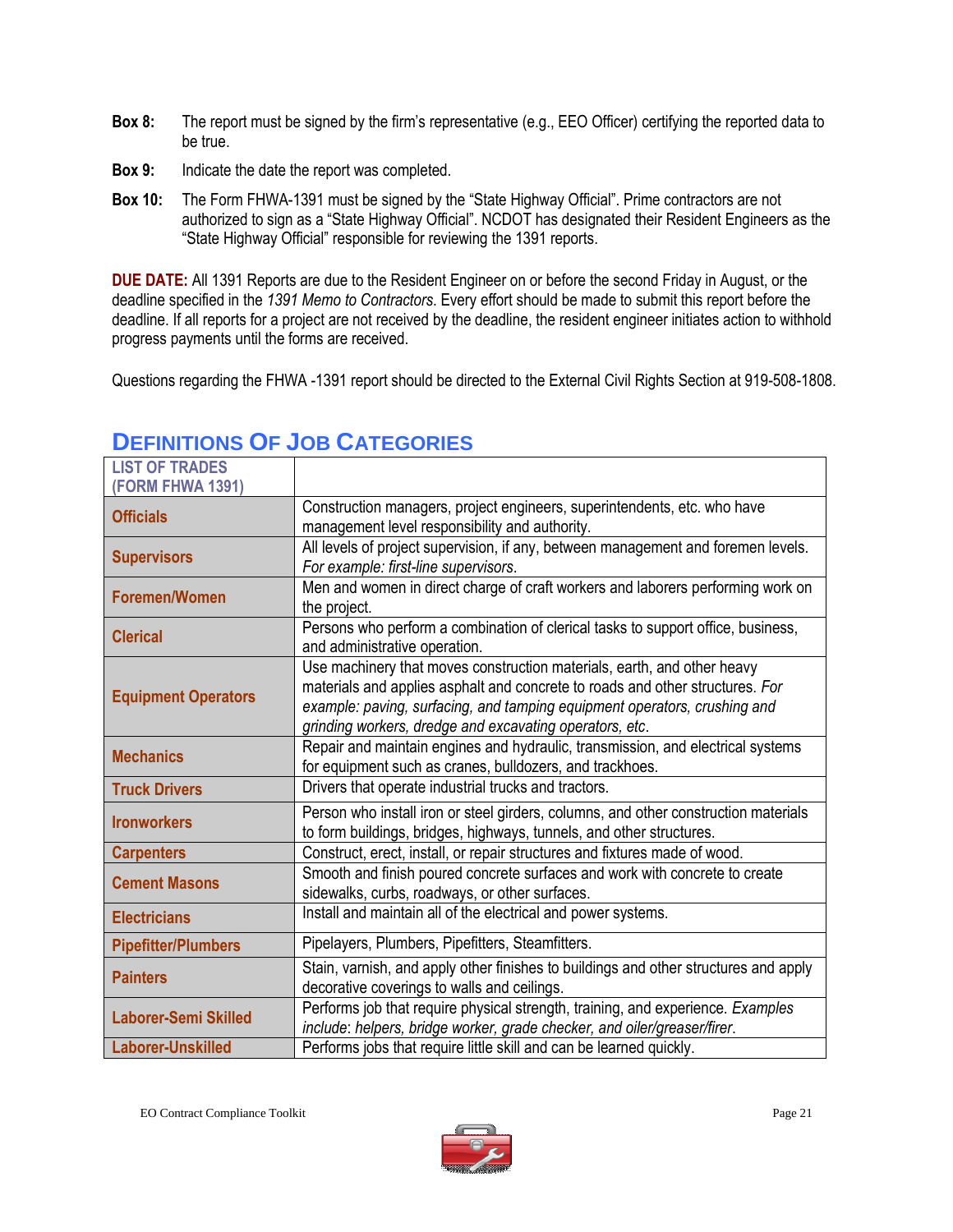### **GLOSSARY OF ABBREVIATIONS**

| AAP          | <b>Affirmative Action Plan</b>                         |
|--------------|--------------------------------------------------------|
| CAP          | <b>Corrective Action Plan</b>                          |
| <b>CCP</b>   | <b>Contractor Compliance Program</b>                   |
| <b>CCRP</b>  | <b>Contract Compliance Review Process</b>              |
| <b>CFR</b>   | Code of Federal Regulations                            |
| <b>DBE</b>   | Disadvantaged Business Enterprise                      |
| <b>DOL</b>   | Department of Labor                                    |
| <b>DOT</b>   | Department of Transportation                           |
| EE0          | <b>Equal Employment Opportunity</b>                    |
| EO           | <b>Equal Opportunity</b>                               |
| <b>EOCCP</b> | <b>Equal Opportunity Contractor Compliance Program</b> |
| <b>FHWA</b>  | <b>Federal Highway Administration</b>                  |
| <b>GFE</b>   | Good Faith Effort                                      |
| <b>NCDOT</b> | North Carolina Department of Transportation            |
| <b>OCR</b>   | Office of Civil Rights                                 |
| <b>SCN</b>   | <b>Show Cause Notice</b>                               |
| <b>SHA</b>   | State Highway Agency                                   |
| <b>STA</b>   | <b>State Transportation Agency</b>                     |
| <b>VCAP</b>  | <b>Voluntary Corrective Action Plan</b>                |
|              |                                                        |

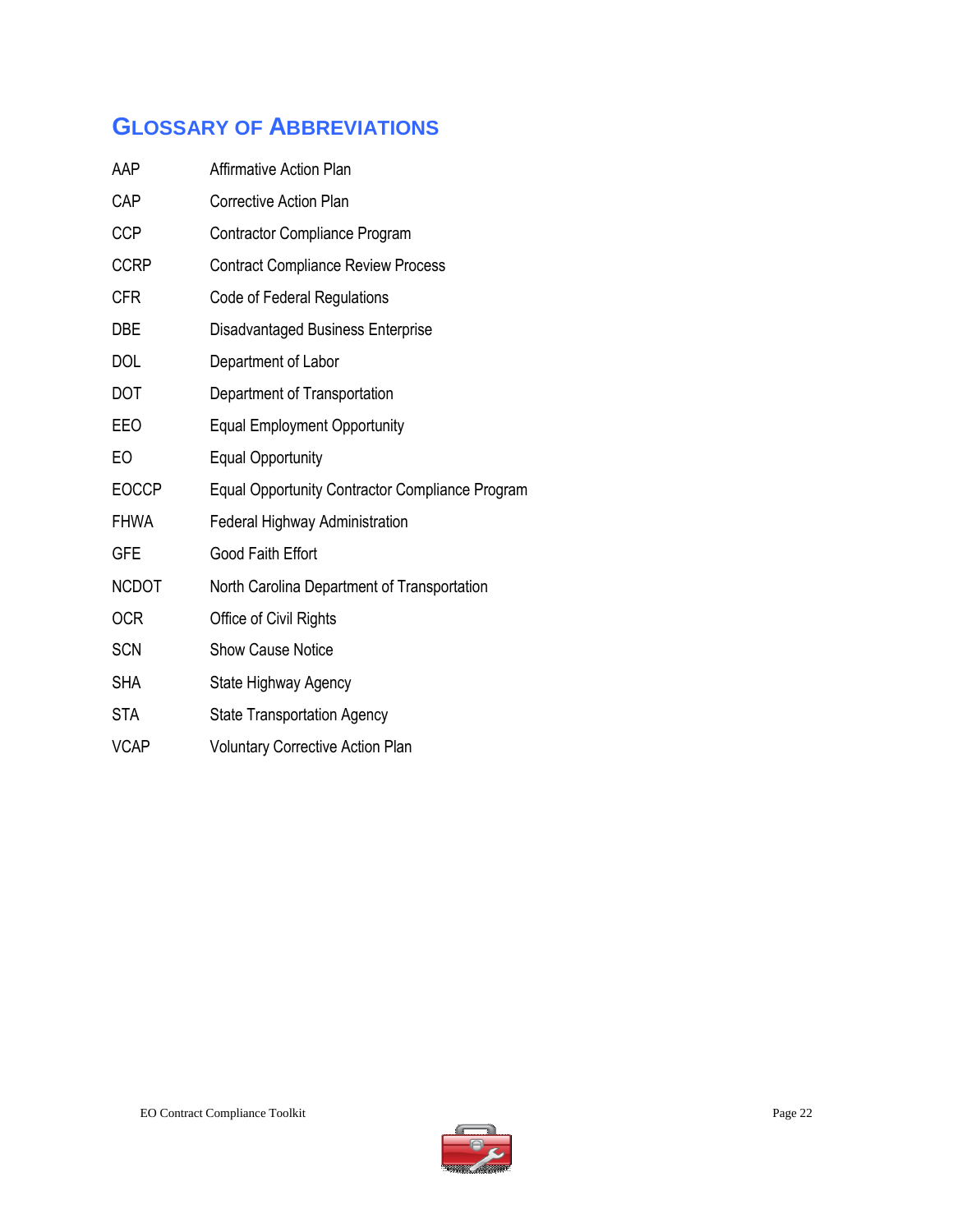### **GLOSSARY OF TERMS**

Affirmative Action – efforts exerted toward achieving equal opportunity positive, aggressive and continuous resultsoriented measures to correct past and present discriminatory practices and the effects on the conditions and privileges of employment and contracting.

*Civilian Labor Force (CLF)* - the aggregate of employed persons classified in accordance with the criteria established by the Bureau of Census and the US Department of Commerce.

*Compliance* - a satisfactory condition that exists when a contractor (e.g., prime/sub, material supplier or vendor) has effectively implemented the entire contract EO requirements or can demonstrate that every good faith effort toward achieving them has been made.

*Compliance Specialist* - a Federal or State employee regularly employed and experienced in applying and interpreting applicable civil rights policies, practices, and procedures in the course of conducting compliance reviews.

*Construction* has the meaning set forth in 23 U.S.C. 101(a) and is inclusive of all expenses or functions incidental to construction including preliminary engineering work in project development or engineering services performed under contract or purchase order for an STA.

*Contractor* - any person, corporation, partnership, or unincorporated association that holds an FHWA direct or federally assisted construction and/or consultant contract or subcontract regardless of tier, inclusive of material suppliers and vendors.

*Corrective Action Plan* (CAP) - a contractor's unequivocal written and signed commitment outlining positive actions taken or proposed to correct, compensate for, and remedy each violation of the equal opportunity requirements as specified in a list of deficiencies.

*Desk Audit* - a careful and systematic examination of information documents, data and materials requested of and provided by a contractor.

*Discrimination* - an act or failure to act, whether intentional or unintentional, through which a person in the United States, solely because of race, color, national origin, sex, age, religion, or disability, has been subjected to unequal treatment under any program or activity of a recipient, sub-recipient or contractor receiving financial assistance from FHWA under Title 23 U.S.C.

*Equal Employment Opportunity (EEO)* – The opportunity to obtain employment, promotions, and other benefits of employment without discrimination because of race, color, religion, sex, marital status, sexual preference/orientation, national origin, age, physical, sensory or mental disability, or status.

*Equal Opportunity* (EO) - the absence of partiality or distinction in employment treatment and contractor selection, so that the rights of all persons to compete and perform work, and be employed, trained and advanced on the basis of merit, ability and capability is maintained.

*Equal Opportunity Compliance Review* – means an evaluation and determination of a nonexempt direct Federal or Federal-aid contractor's or subcontractor's compliance with equal opportunity requirements based on: 1) Project workforce – employees at the physical location of the construction activity; or 2) Area workforce – employees at all Federal and Federal-aid project in a specific geographical area…"

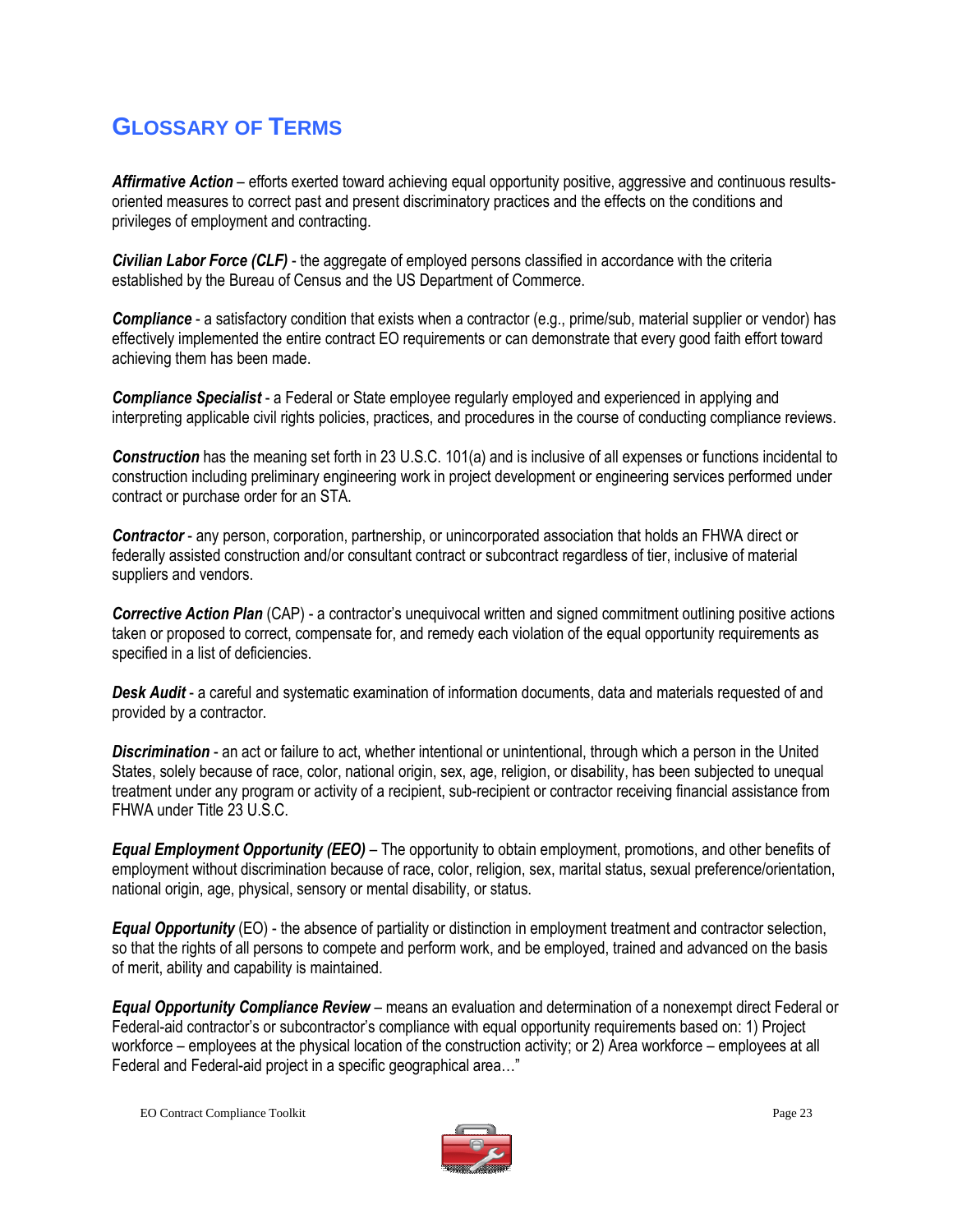*FHWA Form 1273* - the standard Federal form containing required contract provisions and proposal notices physically required to be incorporated in each Federal-aid highway construction contract and subcontracts at any tier. The FHWA-1273 sets forth the components of an acceptable equal employment and contracting opportunity program meeting Federal legislative and regulatory requirements and can serve as a contractor's affirmative action plan (AAP).

*Good Faith Effort* - affirmative action measures implemented to meet the established intent and objectives of the equal opportunity provisions of the contract.

*Minority* - an individual who appears to belong, or is regarded in the community as belonging to generally recognized racial/ethnic minority groups in the U.S., identified as African Americans, Hispanics, American Indians, Asian-Pacific Americans and Subcontinent Asian and Pacific Americans.

*Noncompliance* - the condition that exists when a contractor has failed to meet required contract specifications and has demonstrated an apparent lack of good faith efforts in implementing all of the equal opportunity requirements.

*Representation* - employment rates of minorities and women accumulating work hours in a contractor's workforce is compared to their availability in the relevant CLF.

*Show Cause Notice* - a written notification to a contractor based on the determination of the compliance specialist that the contractor is in noncompliance with the equal opportunity requirements of the contract.

*Terms and Conditions of Employment* - all aspects of the employment relationship between an employee and his or her employer including, but not limited to, recruitment, hiring, tool and equipment assignments, optional or forced over time, compensation, fringe benefits, leave policies, job placement, physical environment, work related rules, work assignments, training and education, opportunities to serve on committees and decision-making bodies, opportunities for promotion, and maintenance of a nondiscriminatory working environment.

*USDOT* - means the U.S. Department of Transportation, including the Office of the Secretary, the Federal Highway Administration (FHWA), the Federal Transit Administration (FTA), the Federal Motor Carrier Safety Administration (FMCSA), and the Federal Aviation Administration (FAA).

*Utilization* – For contract compliance purposes, having minorities and/or women accumulating work hours in a particular occupation, craft, and job classification or receiving contracts than would be reasonably expected based on their availability.

*Voluntary Corrective Action Plan* (VCAP) - a contractor's voluntarily developed or negotiated agreement to remedy each deficiency identified at the exit portion of a compliance review.

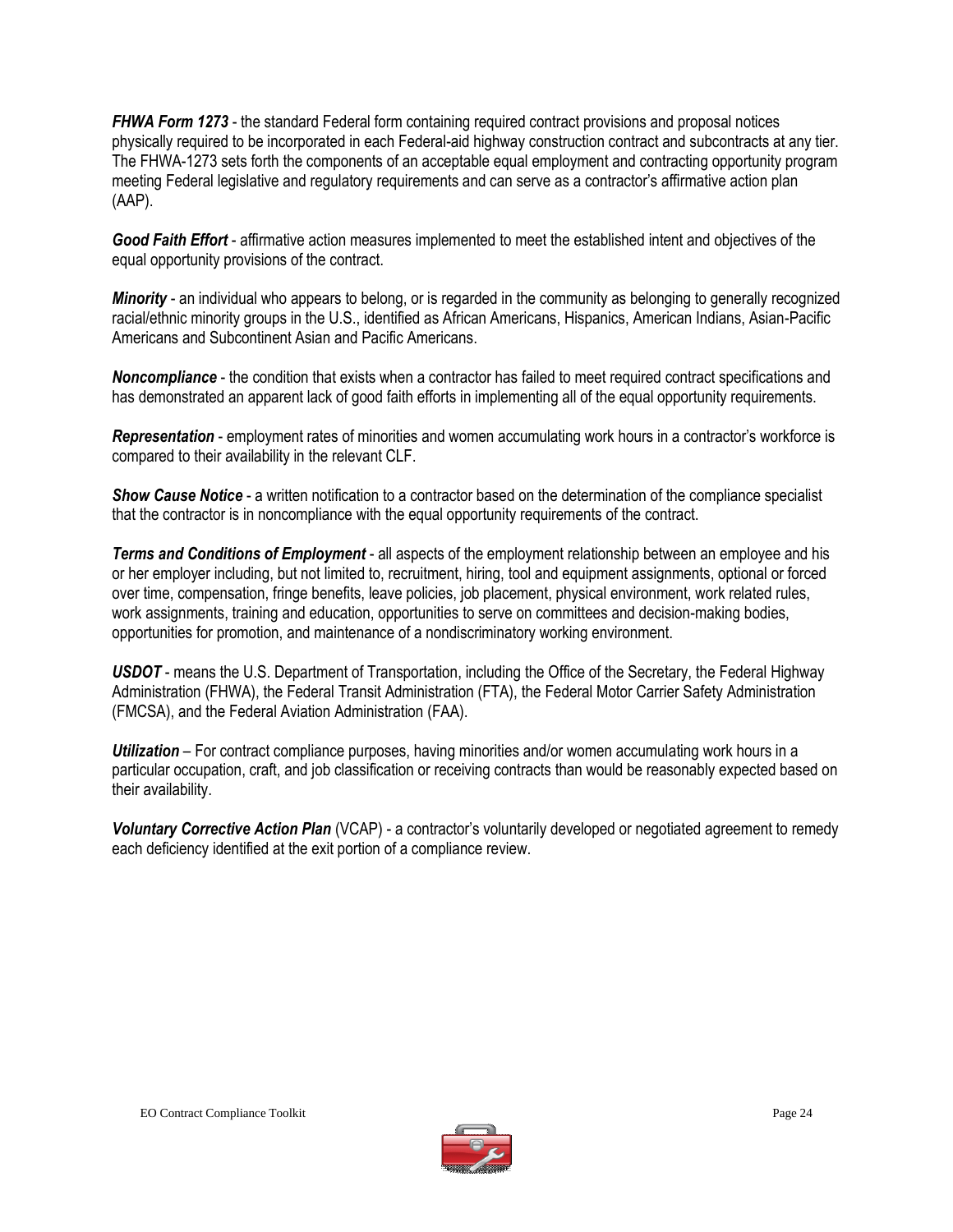**NOTES** 

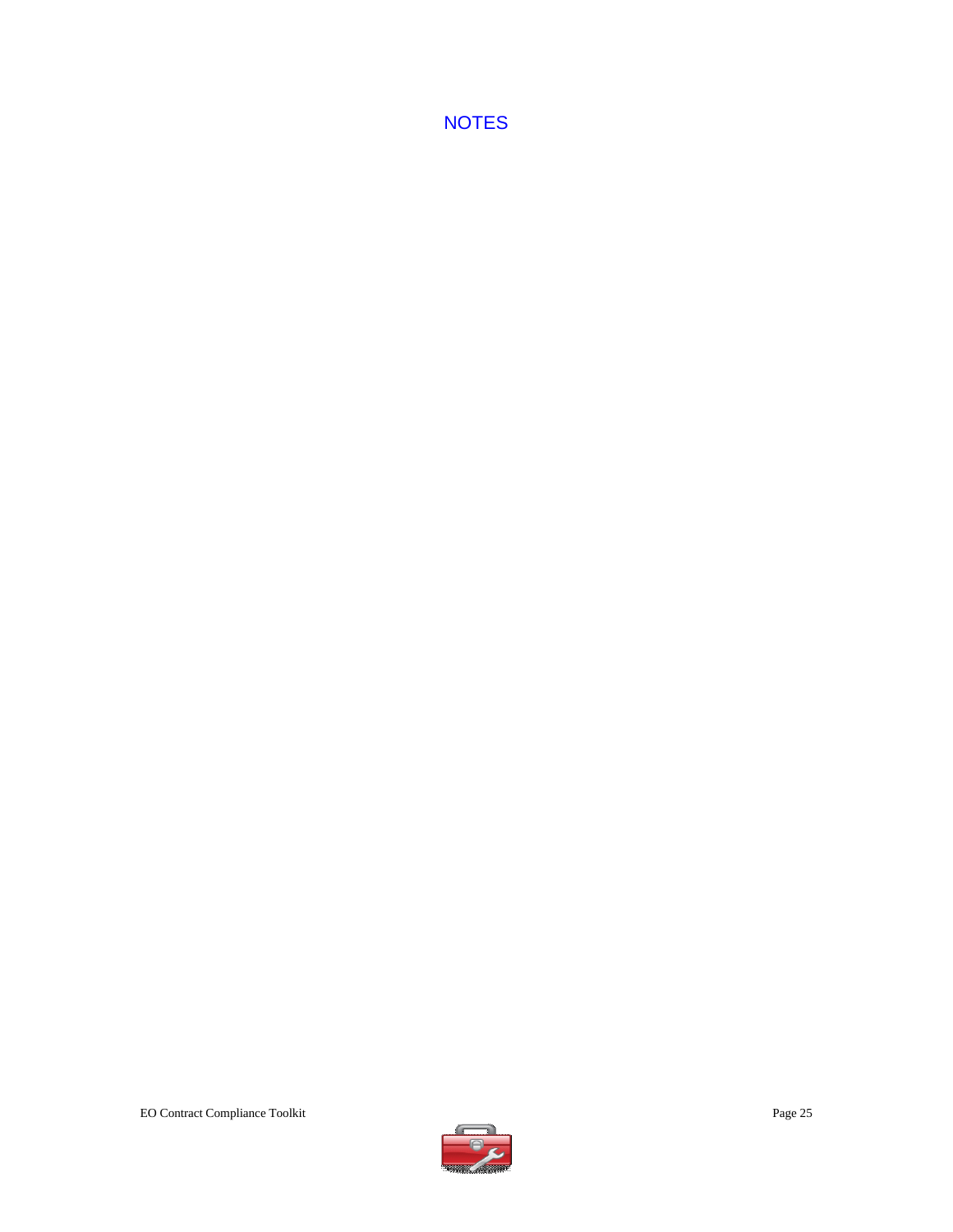**NOTES**